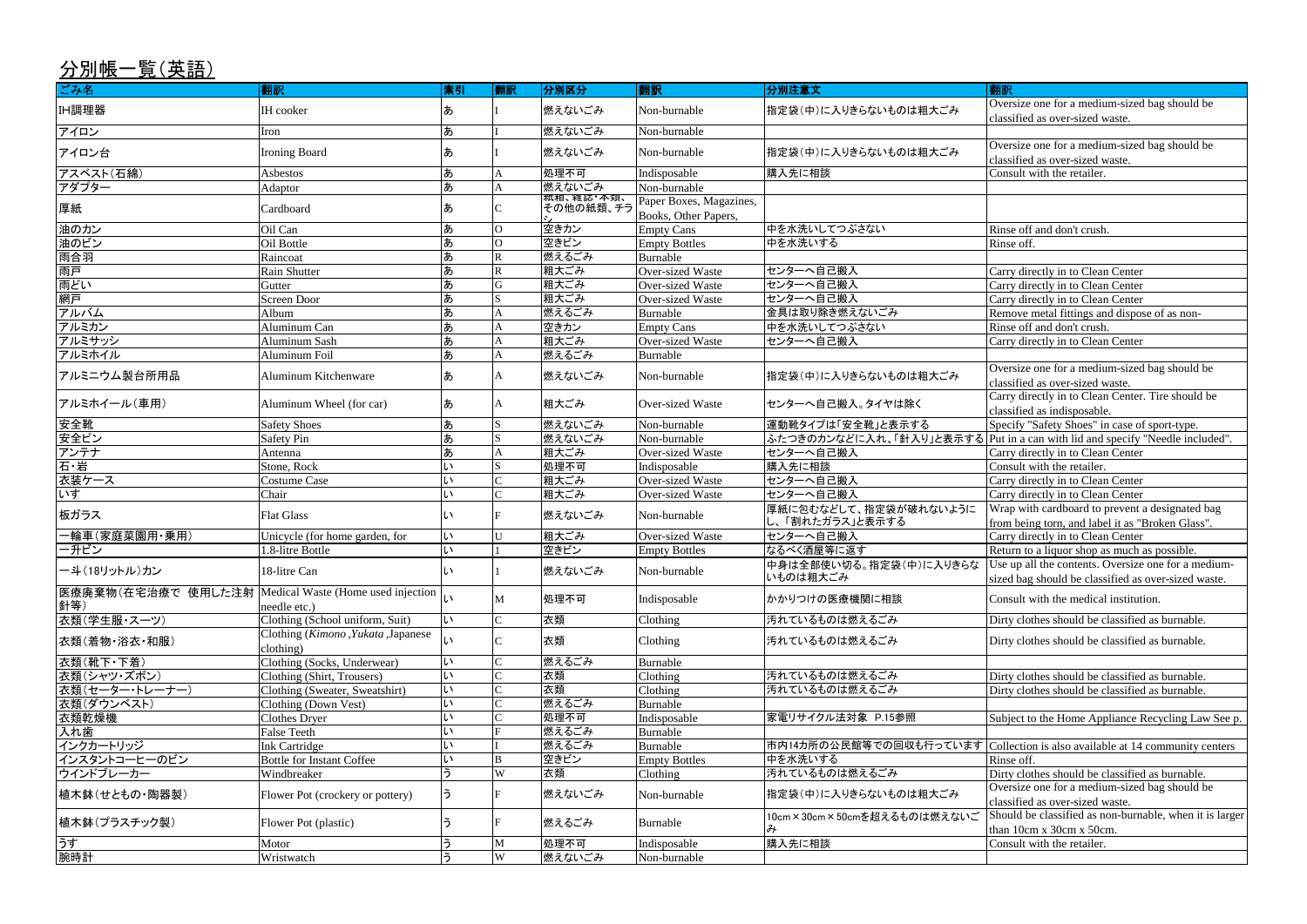### 分別帳一覧(英語) ごみ名 翻訳 索引 翻訳 分別区分 翻訳 分別注意文 翻訳 運動靴 Fxercise Shoes ことには トラック E 燃えるごみ Burnable エアコン インタン Air-conditioner インタン マイト マイト A 小型不可 Indisposable 家電リサイクル法対象 P.15参照 エアーコンプレッサー Air Compressor え A 処理不可 Indisposable 購入先に相談 Consult with the retailer. 液晶テレビ インディスク Niquid Crystal Display TV インプレス レコント | 処理不可 | Indisposable | 家電リサイクル法対象 P.15参照 ACアダプター Adapter え A 燃えないごみ Non-burnable 延長コード Extension Code え E 燃えないごみ Non-burnable 1m以内に切る Cut to shorter than 1m . 塩ビ管 マンクリング マンクリング マンクリング マンクリング マンター (燃えないごみ Non-burnable )指定袋(中)に入りきらないものは粗大ごみ Oversize one for a medium-sized bag should be 鉛筆削り インファイン Pencil Sharpener インファイン マイクロ マイクロ 燃えないごみ Non-burnable オイル Oil お O 処理不可 Indisposable 購入先に相談 Consult with the retailer. オイルヒーター Oil Heater お O 粗大ごみ Over-sized Waste センターへ自己搬入 Carry directly in to Clean Center オイルのカン(18ℓ未満) |Oil Can (less than 18-litres) |お |O |空きカン |Empty Cans |中を水洗いしてつぶさない オーブントースター ついen Toaster お お o 燃えないごみ Non-burnable 指定袋(中)に入りきらないものは粗大ごみ Oversize one for a medium-sized bag should be オーブンレンジ | Microwave Oven |お M M | 粗大ごみ | Over-sized Waste |センターへ自己搬入 | Carry directly in to Clean Center 桶(木製・プラスチック製) Tub (wooden or plastic) <sup>お</sup> <sup>T</sup> 燃えるごみ Burnable 10cm×30cm×50cmを超えるものは燃えないご み 桶(木製・プラスチック製以外) I Tub (other than wooden or plastic) お I 燃えないごみ Non-burnable |指定袋(中)に入りきらないものは粗大ごみ Oversize one for a medium-sized bag should be 落葉 Fallen Leaves お Fallen Leaves お お F 燃えるごみ Burnable よく乾燥させて、1回の収集で2袋まで 帯・帯ひも Obi (Belt),Strap お O 燃えるごみ Burnable 50cm以内に切る Cut to within 50cm. お盆(木製・プラスチック製) Tray (wooden or plastic) <sup>お</sup> <sup>T</sup> 燃えるごみ Burnable 10cm×30cm×50cmを超えるものは燃えないご み お盆(木製・プラスチック製以外) | Tray (other than wooden or plastic) |お | | 燃えないごみ | Non-burnable | 指定袋(中)に入りきらないものは粗大ごみ おまる(プラスチック製以外) Potty Chair (other than plastic) お P 燃えないごみ Non-burnable 清物は取り除く。指定袋(中)に入りきらないもの は粗大ごみ おもちゃ(木製・プラスチック製)  $\begin{matrix} \text{Toy (wooden or plastic)} \\ \text{Toy (wooden or plastic)} \end{matrix}$ お T 燃えるごみ Burnable  $\begin{matrix} 10 \text{ cm} \times 30 \text{ cm} \times 50 \text{ cm} \text{m} \times 30 \text{ cm} \times 50 \text{ cm} \text{m} \times 50 \text{ m} \times 50 \text{ m} \times 50 \text{ m} \times 50 \text{ m} \times 50 \text{ m} \times 50 \text{ m} \times 50 \text{ m} \times 50 \text{ m} \times 50$ み おもちゃ(木製・プラスチック製以外) Toy (other than wooden or plastic) お T 燃えないごみ Non-burnable |指定袋(中)に入りきらないものは粗大ごみ Oversize one for a medium-sized bag should be |折り込みチラシ(新聞に入っているもの)|Flyer (in newspaper) | お 新聞紙・新聞の折り Newspapers and Flyers in 込みチラシ **Newspapers** 折りたたみいす インプレント Folding Chair インプレント お テ 燃えないごみ Non-burnable 指定袋(中)に入りきらないものは粗大ごみ Oversize one for a medium-sized bag should be オルガン(電子オルガン) (1m四方未満 のもの) Organ (Electronic Organ) (smaller than 1mຶ່າ O 相大ごみ | Over-sized Waste |センターへ自己搬入 オルガン(電子オルガン) (1m四方以上 オルカン(電子オルカン) (im函カ以工 Organ (Electronic Organ) (over 1㎡) お O M型不可 Indisposable 購入先に相談 Consult with the retailer. 温水器 インタン インタン インタン マンタン マンタン トランプ マンタン トランプ マーク マーク マンタン マンタン こうしゃ 国家 こうしゃ 国家 そうしゃ こうしゃ こうしゃ こうしゃ こうしゃ こうしょう 温度計 インタントン Thermometer インプレント あ プロ 燃えないごみ Non-burnable 水銀入りのものは有害ごみ Mercury thermometer should be classified as toxic カーステレオ Car Stereo <sup>か</sup> <sup>C</sup> 燃えないごみ Non-burnable 指定袋(中)に入りきらないものは粗大ごみ Oversize one for a medium-sized bag should be カーテン |か |C |燃えるごみ |Burnable |50cm四方以内に切る |Cut into 50 cm squares or less. カーテンレール Curtain Rail か C 粗大ごみ Over-sized Waste センターへ自己搬入 Carry directly in to Clean Center |カーナビゲーション |Car Navigation |か |C |燃えないごみ |Non-burnable |指定袋(中)に入りきらないものは粗大ごみ カーペット(電気式を含む) |Carpet (including electric type) |か |C |粗大ごみ |Over-sized Waste |センターへ自己搬入 カーボン紙(ノンカーボン紙も含む) Carbon Paper (including Non-carbon C 燃えるごみ Burnable<br>Paper) Paper 貝がら Shell か S 燃えるごみ Burnable

懐中電灯 Flashlight Flashlight ファイト Remove Batteries Apple Batteries Apple Batteries and dispose of a<br>|おいては、それは、それは、それは、それは、それは、それは、それは取り除き有害ごみ

鏡 Mirror インタートングラックスタートの Mirror しか M 燃えないごみ Non-burnable 自定袋(中)に入りきらないものは粗大ごみ Oversize one for a medium-sized bag should be classified as over-sized waste.

| Subject to the Home Appliance Recycling Law See p.      |
|---------------------------------------------------------|
| Consult with the retailer.                              |
| Subject to the Home Appliance Recycling Law See p.      |
|                                                         |
| Cut to shorter than 1m.                                 |
| Oversize one for a medium-sized bag should be           |
| classified as over-sized waste.                         |
|                                                         |
| Consult with the retailer.                              |
|                                                         |
| Carry directly in to Clean Center                       |
| Rinse off and don't crush.                              |
| Oversize one for a medium-sized bag should be           |
| classified as over-sized waste.                         |
| Carry directly in to Clean Center                       |
| Should be classified as non-burnable, when it is larger |
| than 10cm x 30cm x 50cm.                                |
| Oversize one for a medium-sized bag should be           |
| classified as over-sized waste.                         |
| Dry well. Up to two bags at a time.                     |
| Cut to within 50cm.                                     |
| Should be classified as non-burnable, when it is larger |
| than 10cm x 30cm x 50cm.                                |
| Oversize one for a medium-sized bag should be           |
| classified as over-sized waste.                         |
| Flush the filth down the toilet.                        |
|                                                         |
| Oversize one for a medium-sized bag should be           |
| classified as over-sized waste.                         |
| Should be classified as non-burnable, when it is larger |
| than $10cm x 30cm x 50cm$ .                             |
| Oversize one for a medium-sized bag should be           |
| classified as over-sized waste.                         |
|                                                         |
|                                                         |
| Oversize one for a medium-sized bag should be           |
| classified as over-sized waste.                         |
| Carry directly in to Clean Center                       |
|                                                         |
| Consult with the retailer.                              |
|                                                         |
| Consult with the retailer.                              |
| Mercury thermometer should be classified as toxic       |
| Oversize one for a medium-sized bag should be           |
| classified as over-sized waste.                         |
| Cut into 50 cm squares or less.                         |
| Carry directly in to Clean Center                       |
| Oversize one for a medium-sized bag should be           |
| classified as over-sized waste.                         |
| Carry directly in to Clean Center                       |
|                                                         |
|                                                         |
|                                                         |
|                                                         |
| Remove batteries and dispose of as toxic waste.         |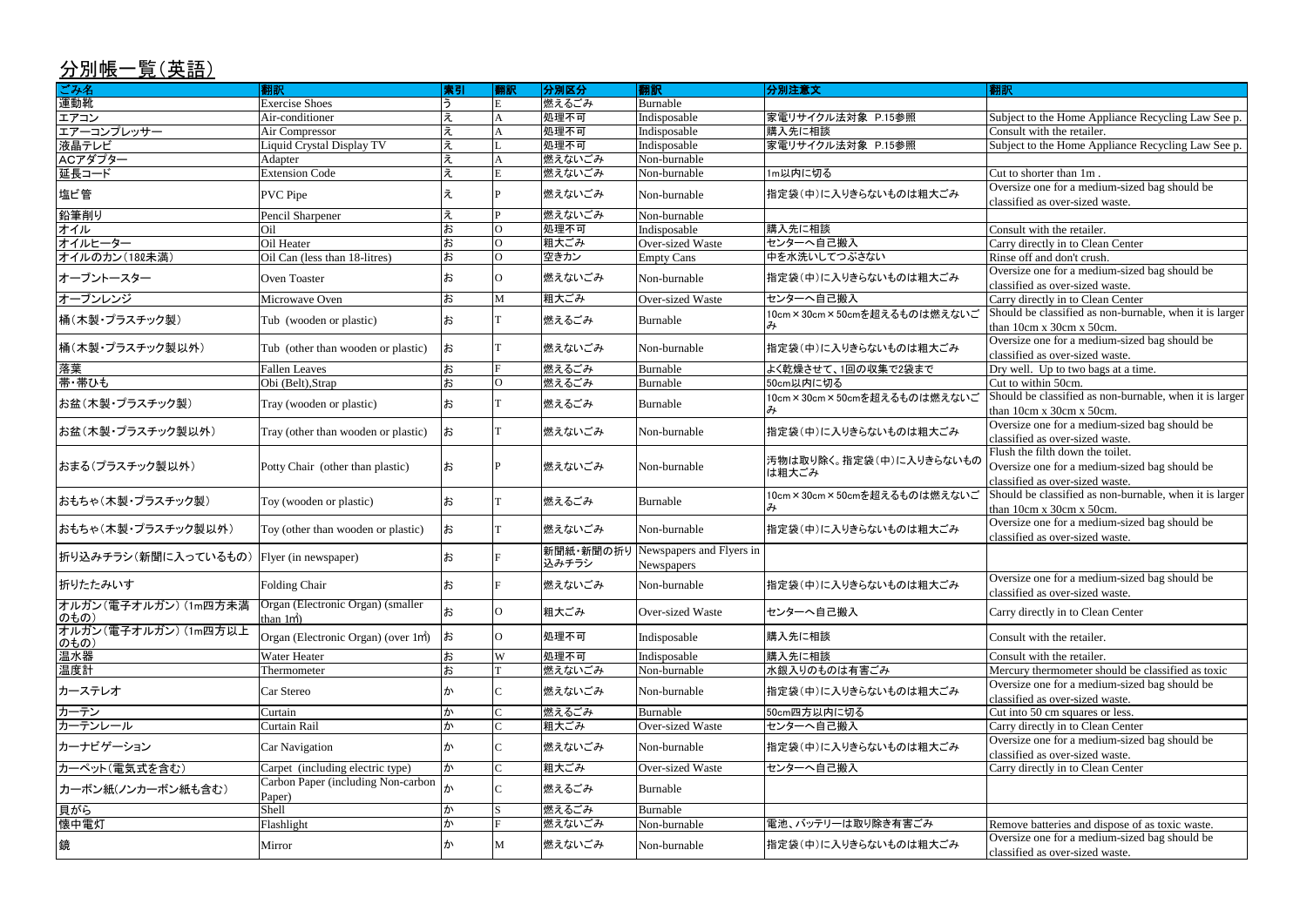| ごみ名                                                           | 翻訳                                                                       | 索引 | 翻訳           | 分別区分      | 翻訳                                              | 分別注意文                                                                               | 翻訳                                                                                                                                                                                                    |
|---------------------------------------------------------------|--------------------------------------------------------------------------|----|--------------|-----------|-------------------------------------------------|-------------------------------------------------------------------------------------|-------------------------------------------------------------------------------------------------------------------------------------------------------------------------------------------------------|
| 鍵                                                             | Key                                                                      | か  |              | 燃えないごみ    | Non-burnable                                    |                                                                                     |                                                                                                                                                                                                       |
| 角材(佐野地域 太さ3cm以下のもの)                                           | Square Timber (less than 3cm in<br>thickness in Sano area)               |    |              | 燃えるごみ     | Burnable                                        | 長さ50cm以内に切り、直径30cm以内に束ねて<br>袋に入れる                                                   | Cut to shorter than 50cm, bundle it within 30cm in<br>diameter and put in a designated bag.                                                                                                           |
| 角材(佐野地域 太さ3cmを超え~10cm<br>以下のもの)                               | Square Timber (over 3cm and less<br>than 10cm in thickness in Sano area) |    |              | 燃えないごみ    | Non-burnable                                    | 長さ50cm以内に切り、直径30cm以内に束ねて<br>袋に入れる                                                   | Cut to shorter than 50cm, bundle it within 30cm in<br>diameter and put in a designated bag.                                                                                                           |
| 角材(田沼・葛生地域 太さ10cm以下の Square Timber (less than 10cm in<br> もの) | thickness in Tanuma/Kuzu area)                                           |    |              | 燃えるごみ     | Burnable                                        | 長さ50cm以内に切り、直径30cm以内に束ねて<br>袋に入れる                                                   | Cut to shorter than 50cm, bundle it within 30cm in<br>diameter and put in a designated bag.                                                                                                           |
| 角材(太さ10cmを超えるもの)                                              | Square Timber (over 10cm in<br>thickness)                                | ゕ  |              | 処理不可      | Indisposable                                    | 木くず処分業許可業者に相談 裏表紙参照                                                                 | Consult with "Wood Waste Disposal Business<br>Permission Suppliers". See Backcover.                                                                                                                   |
| 学習机                                                           | Desk                                                                     | か  | ID           | 粗大ごみ      | Over-sized Waste                                | センターへ自己搬入                                                                           | Carry directly in to Clean Center                                                                                                                                                                     |
| 額縁(木製、プラスチック製)                                                | Frame (wooden or plastic)                                                | ゕ  |              | 燃えるごみ     | Burnable                                        | 10cm×30cm×50cmを超えるものは燃えないご                                                          | Should be classified as non-burnable, when it is larger<br>than 10cm x 30cm x 50cm.                                                                                                                   |
| 額縁(木製、プラスチック製以外)                                              | Frame (other than wooden or plastic) $  \phi  $                          |    |              | 燃えないごみ    | Non-burnable                                    | 指定袋(中)に入りきらないものは粗大ごみ                                                                | Oversize one for a medium-sized bag should be<br>classified as over-sized waste.                                                                                                                      |
| 傘                                                             | Umbrella                                                                 | か  | U            | 燃えないごみ    | Non-burnable                                    | そのまま指定袋(中)に入れて、袋の口をしばる                                                              | Put in a medium-sized bag as it is and bind the                                                                                                                                                       |
| 菓子カン                                                          | Can for Confections                                                      | ゕ  |              | 空きカン      | <b>Empty Cans</b>                               | 中を水洗いして、つぶさない。ふたはつけたまま<br>でよい                                                       | Rinse off and don't crush. Leave the lid on.                                                                                                                                                          |
| 加湿器                                                           | Humidifier                                                               | ゕ  | H            | 燃えないごみ    | Non-burnable                                    | 指定袋(中)に入りきらないものは粗大ごみ                                                                | Oversize one for a medium-sized bag should be<br>classified as over-sized waste.                                                                                                                      |
| ガスコンロ・カセットコンロ                                                 | Gas Cooker, Portable Stove                                               | ゕ  |              | 粗大ごみ      | Over-sized Waste                                | ガスボンベ、電池は取り除き、センターへ自己搬                                                              | Remove portable gas container and batteries and carry<br>directly in to Clean Center.                                                                                                                 |
| ガステーブル・ガスレンジ                                                  | Table-top Gas Cooker, Gas Range                                          | か  |              | 粗大ごみ      | Over-sized Waste                                | 電池は取り除き、センターへ自己搬入                                                                   | Remove batteries and carry directly in to Clean                                                                                                                                                       |
| ガスボンベ                                                         | Portable Gas Container                                                   | か  |              | 処理不可      | Indisposable                                    | 購入先に相談                                                                              | Consult with the retailer.                                                                                                                                                                            |
| カセットガス、ガスカートリッジ                                               | Gas Container, Gas Cartridge                                             | か  | G            | 有害ごみ      | <b>Toxic Waste</b>                              | 中身を全て使い切り、穴をあけない                                                                    | Use up all the contents and don't make any holes.                                                                                                                                                     |
| カセットテープ                                                       | <b>Cassette Tape</b>                                                     | か  |              | 燃えるごみ     | Burnable                                        |                                                                                     |                                                                                                                                                                                                       |
| カッター                                                          | <b>Utility Knife</b>                                                     | か  | <sup>I</sup> | 燃えないごみ    | Non-burnable                                    | 刃と本体は分離する                                                                           | Separate blades from the body                                                                                                                                                                         |
| カッターの刃                                                        | Blade for Utility Knife                                                  | ゕ  |              | 燃えないごみ    | Non-burnable                                    | ふたつきのカンなどに入れ、「カッターの刃入り」<br>と表示する                                                    | Put in a can with lid and specify "Blade for Utility<br>Knife".                                                                                                                                       |
| カップ麺の容器                                                       | <b>Container for Cup Noodle</b>                                          | か  |              | 燃えるごみ     | Burnable                                        |                                                                                     |                                                                                                                                                                                                       |
| かばん(皮革製品)                                                     | Bag (Leather)                                                            | か  | <sub>B</sub> | 燃えるごみ     | Burnable                                        | 大きい金具は取り除く                                                                          | Remove larger metallic parts.                                                                                                                                                                         |
| 花ビン(ガラス・陶器製)                                                  | Vase (glass or ceramic)                                                  | ゕ  |              | 燃えないごみ    | Non-burnable                                    | 指定袋(中)に入りきらないものは粗大ごみ                                                                | Oversize one for a medium-sized bag should be<br>classified as over-sized waste.                                                                                                                      |
| かま(草刈用など)                                                     | Sickle (for mowing)                                                      | か  |              | 燃えないごみ    | Non-burnable                                    | 刃の部分は布または新聞紙等でくるむ                                                                   | Wrap blade with newspaper or cloth.                                                                                                                                                                   |
| 紙                                                             | Papers                                                                   | ית |              | 紙箱、雑誌・本類、 | その他の紙類、チラ Books, Other Papers,<br><b>Flyers</b> | Paper Boxes, Magazines,  紙以外の素材が付着しているもの、ビニール<br>コート紙、感熱紙、カーボン紙、油紙、合成紙、<br>写真は燃えるごみ | Paper attached by material other than paper, plastic-<br>coated paper, thermal paper, carbon paper, non-<br>carbon paper, oiled paper, synthetic paper and photo<br>should be classified as burnable. |
| 紙おむつ(家庭で使用したもの)                                               | Paper Diaper (home use)                                                  | か  |              | 燃えるごみ     | Burnable                                        | 汚物は取り除く                                                                             | Flush the filth down the toilet                                                                                                                                                                       |
| 紙コップ                                                          | Paper Cup                                                                | か  |              | 燃えるごみ     | Burnable                                        |                                                                                     |                                                                                                                                                                                                       |
| カミソリの刃                                                        | Razor Blade                                                              | ゕ  |              | 燃えないごみ    | Non-burnable                                    | ふたつきのカンなどに入れ、「カミソリの刃入り」<br>と表示する                                                    | Put in a can with lid and specify "Razor Blade"                                                                                                                                                       |
| 紙箱                                                            | Paper Box                                                                | ゕ  |              |           | Paper Boxes, Magazines,<br>Books, Other Papers, | ビニールコート紙の紙箱は燃えるごみ                                                                   | Plastic-coated paper box should be classified as<br>burnable.                                                                                                                                         |
| 紙パック(内側が白いもの)                                                 | Paper Carton (white inside)                                              | か  |              | 紙パック      | <b>Paper Cartons</b>                            | 水洗いして切り開く                                                                           | Rinse off and cut out.                                                                                                                                                                                |
| 紙パック(内側が白いもの以外)                                               | Paper Carton (other than white                                           | か  |              | 燃えるごみ     | Burnable                                        |                                                                                     |                                                                                                                                                                                                       |
| 紙袋                                                            | Paper Bag                                                                | ゕ  |              |           | Paper Boxes, Magazines,<br>Books, Other Papers, | 手さげ部分等、紙質以外の部分は取り除く                                                                 | Remove the material other than paper                                                                                                                                                                  |
| 紙やすり                                                          | Sandpaper                                                                | か  |              | 燃えるごみ     | Burnable                                        |                                                                                     |                                                                                                                                                                                                       |
| カラーボックス                                                       | Color Box                                                                | か  |              | 粗大ごみ      | Over-sized Waste                                | センターへ自己搬入                                                                           | Carry directly in to Clean Center                                                                                                                                                                     |
| ガラス(ガラスくずを含む)                                                 | Glass (including Cullet)                                                 | ゕ  |              | 燃えないごみ    | Non-burnable                                    | 厚紙に包むなどして、指定袋が破れないように<br>し、「ガラス」と表示する                                               | Wrap with cardboard to prevent a designated bag<br>from being torn, and label it as "Glass".                                                                                                          |
| ガラス繊維類                                                        | <b>Glass Fiber</b>                                                       | か  | IG           | 処理不可      | Indisposable                                    | 購入先に相談                                                                              | Consult with the retailer.                                                                                                                                                                            |
| 軽石                                                            | <b>Pumice Stone</b>                                                      | か  |              | 燃えないごみ    | Non-burnable                                    |                                                                                     |                                                                                                                                                                                                       |
| 枯れ草・枯れ葉                                                       | Dead Grass or Dead Leaves                                                | か  | D            | 燃えるごみ     | Burnable                                        | よく乾燥させて、1回の収集で2袋まで                                                                  | Dry well. Up to two bags at a time.                                                                                                                                                                   |
|                                                               |                                                                          |    |              |           |                                                 |                                                                                     |                                                                                                                                                                                                       |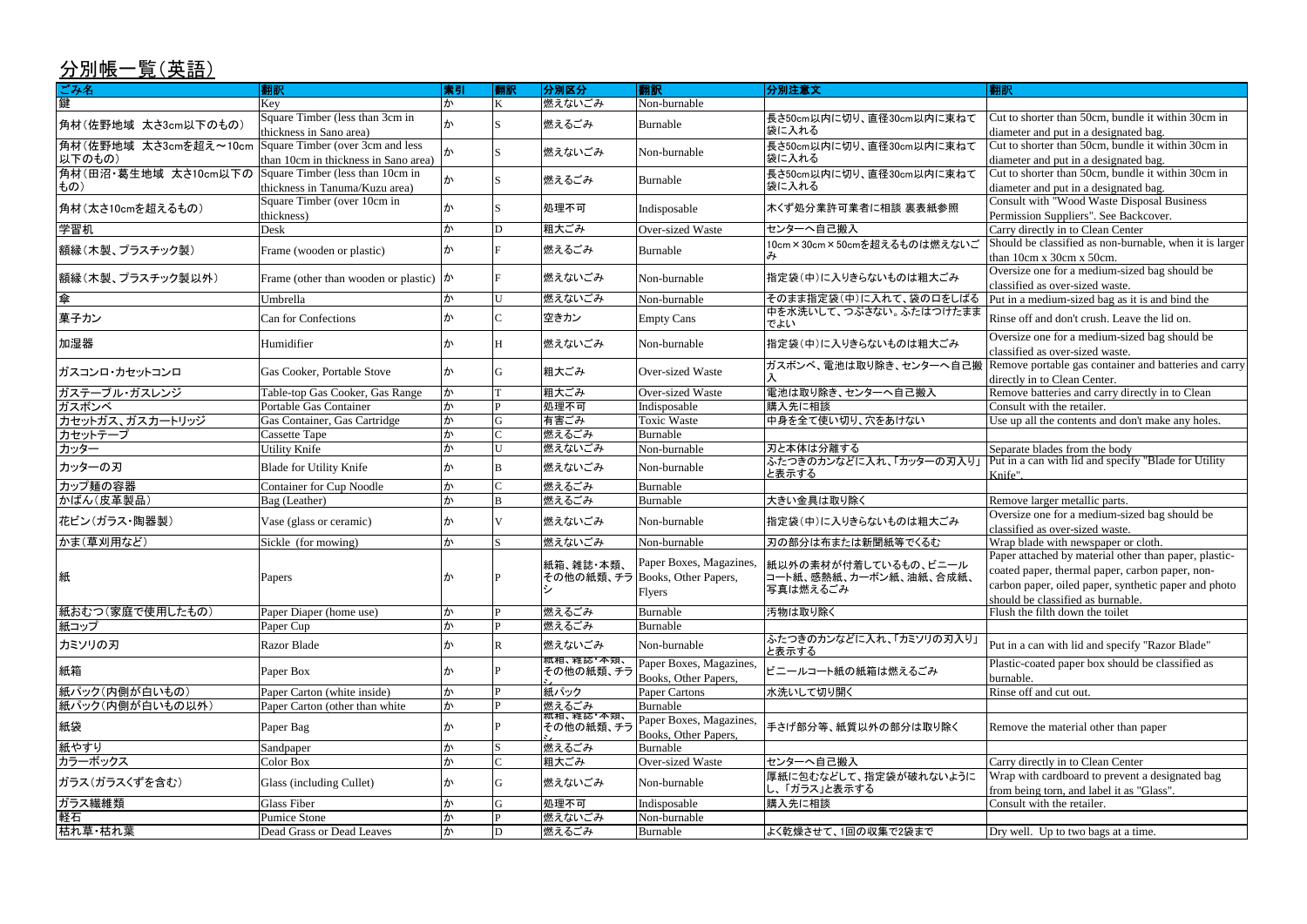sized bag should be classified as over-sized waste. Rinse off and don't crush.

Use up all the contents. Oversize one for a medium-

Rinse off and don't crush. Cut off the lid and dispose of as non-burnable.

Use up all the contents and don't make any holes. Rinse off and don't crush. Exclude measuring spoons other than those made by metal.

Rinse off and don't crush. Cut off the lid and dispose of as non-burnable.

Use up all the contents. Oversize one for a mediumsized bag should be classified as over-sized waste.

Rinse off and don't crush. Cut off the lid and dispose of as non-burnable.

Subject to the Home Appliance Recycling Law See p. Carry directly in to Clean Center

| ごみ名                                                                    | 翻訳                                                                                                 | 索引     | 翻訳 | 分別区分                    | 翻訳                                              | 分別注意文                                | 翻訳                                                                                                                           |
|------------------------------------------------------------------------|----------------------------------------------------------------------------------------------------|--------|----|-------------------------|-------------------------------------------------|--------------------------------------|------------------------------------------------------------------------------------------------------------------------------|
| カレンダー                                                                  | Calendar                                                                                           |        |    | 概相、雑誌"本親、<br> その他の紙類、チラ | Paper Boxes, Magazines,<br>Books, Other Papers, | 金具、ビニールコート紙部分は取り除く                   | Remove metallic parts and plastic-coated pape                                                                                |
| 革製衣類                                                                   | Leather Clothing                                                                                   | か      |    | 燃えるごみ                   | Burnable                                        | 大きい金具は取り除く                           | Remove larger metallic parts.                                                                                                |
| 品製革                                                                    | <b>Leather Product</b>                                                                             |        |    | 燃えるごみ                   | Burnable                                        | 大きい金具は取り除く                           | Remove larger metallic parts.                                                                                                |
| 瓦                                                                      | Roof Tile                                                                                          |        |    | 処理不可                    | Indisposable                                    | 購入先に相談                               | Consult with the retailer.                                                                                                   |
| カン(一斗カン)                                                               | 18-litre Can                                                                                       |        |    | 燃えないごみ                  | Non-burnable                                    | 中身は全部使い切る。指定袋(中)に入りきらな<br>いものは粗大ごみ   | Use up all the contents. Oversize one for a me<br>sized bag should be classified as over-sized wa                            |
| カン(飲料用·酒類用)                                                            | Can for Beverage or Alcoholic                                                                      | か      |    | 空きカン                    | Empty Cans                                      | 中を水洗いして、つぶさない                        | Rinse off and don't crush.                                                                                                   |
| カン(オイルのカン・油のカン)                                                        | Can for Oil                                                                                        |        |    | 空きカン                    | <b>Empty Cans</b>                               | 中を水洗いして、つぶさない。ふたは切り離し燃<br>えないごみ      | Rinse off and don't crush. Cut off the lid and d<br>of as non-burnable.                                                      |
| カン(菓子カン・茶カン・のりカン・ ハンド   Can for Confection or Tea or Dried<br>クリームのカン) | Seaweed or Hand Cream                                                                              |        |    | 空きカン                    | <b>Empty Cans</b>                               | 中を水洗いして、つぶさない。ふたはつけたまま<br>でよい        | Rinse off and don't crush. Leave the lid on.                                                                                 |
| カン(カン詰のカン・ペットフードのカン)                                                   | Can for Canned Food or Pet Food                                                                    | ∣y     |    | 空きカン                    | <b>Empty Cans</b>                               | 中を水洗いして、つぶさない。ふたは切り離し燃<br>えないごみ      | Rinse off and don't crush. Cut off the lid and d<br>of as non-burnable.                                                      |
| カン(錆びたカン)                                                              | Can (Rusty)                                                                                        | ゕ      |    | 燃えないごみ                  | Non-burnable                                    | 中身は全部使い切る。指定袋(中)に入りきらな<br>いものは粗大ごみ   | Use up all the contents. Oversize one for a me<br>sized bag should be classified as over-sized was                           |
| カン(スプレーカン)                                                             | Can (Spray)                                                                                        | か      |    | 有害ごみ                    | <b>Toxic Waste</b>                              | 中身を全て使い切り、穴をあけない                     | Use up all the contents and don't make any ho                                                                                |
|                                                                        | Can for Milk                                                                                       |        |    |                         |                                                 | 中を水洗いして、つぶさない。金属以外のすりき               | Rinse off and don't crush. Exclude measuring                                                                                 |
| カン(ミルクカン)                                                              |                                                                                                    |        |    | 空きカン                    | <b>Empty Cans</b>                               | りは取り除く                               | other than those made by metal.                                                                                              |
| 換気扇                                                                    | <b>Ventilating Fan</b>                                                                             | ゕ      |    | 燃えないごみ                  | Non-burnable                                    | 指定袋(中)に入りきらないものは粗大ごみ                 | Oversize one for a medium-sized bag should b<br>classified as over-sized waste.                                              |
| 缶切り                                                                    | Can Opener                                                                                         | か      |    | 燃えないごみ                  | Non-burnable                                    |                                      |                                                                                                                              |
| 缶詰のカン                                                                  | Can for Canned Food                                                                                |        |    | 空きカン                    | <b>Empty Cans</b>                               | 中を水洗いして、つぶさない。ふたは切り離し燃<br>えないごみ      | Rinse off and don't crush. Cut off the lid and d<br>of as non-burnable.                                                      |
| 乾燥機(衣類用)                                                               | Dryer (for Clothing)                                                                               | か      |    | 処理不可                    | Indisposable                                    | 家電リサイクル法対象 P.15参照                    | Subject to the Home Appliance Recycling Lav                                                                                  |
| 乾燥機(食器用)                                                               | Dryer (for Tableware)                                                                              | か      |    | 粗大ごみ                    | Over-sized Waste                                | センターへ自己搬入                            | Carry directly in to Clean Center                                                                                            |
| 乾燥機(ふとん用)                                                              | Dryer (for Futon)                                                                                  |        |    | 燃えないごみ                  | Non-burnable                                    | 指定袋(中)に入りきらないものは粗大ごみ                 | Oversize one for a medium-sized bag should b<br>classified as over-sized waste.                                              |
| 乾燥剤                                                                    | Desiccant                                                                                          | か      | ID | 燃えるごみ                   | Burnable                                        |                                      |                                                                                                                              |
| 乾電池                                                                    | <b>Dry Battery</b>                                                                                 | か      | ID | 有害ごみ                    | <b>Toxic Waste</b>                              |                                      |                                                                                                                              |
| 感熱紙                                                                    | <b>Thermal Paper</b>                                                                               | か      |    | 燃えるごみ                   | Burnable                                        |                                      |                                                                                                                              |
| キーボード(楽器)                                                              | Keyboard (Musical Instrument)                                                                      | l#     |    | 粗大ごみ                    | Over-sized Waste                                | センターへ自己搬入                            | Carry directly in to Clean Center                                                                                            |
| キーボード(パソコン用)                                                           | Keyboard (for Personal Computer)                                                                   | lき     |    | 燃えないごみ                  | Non-burnable                                    |                                      |                                                                                                                              |
| 木くず (佐野地域<br>太さ3cm以下のもの)                                               | Wood Waste (less than 3cm in<br>thickness in Sano area)                                            |        | W  | 燃えるごみ                   | Burnable                                        | 長さ50cm以内に切り、直径30cm以内に束ねて<br>袋に入れる    | Cut to shorter than 50cm, bundle it within 30c<br>diameter and put in a designated bag.                                      |
| 木くず (佐野地域 太さ3cmを超え~<br>10cm以下のもの)                                      | Wood Waste (over 3cm and less than $\left  \frac{1}{5} \right $<br>10cm in thickness in Sano area) |        | W  | 燃えないごみ                  | Non-burnable                                    | 長さ50cm以内に切り、直径30cm以内に束ねて<br>袋に入れる    | Cut to shorter than 50cm, bundle it within 30c<br>diameter and put in a designated bag.                                      |
| 不くず(田沼·葛生地域 太さ10cm以下<br>のもの)                                           | Wood Waste (less than 10cm in<br>thickness in Tanuma/Kuzu area)                                    | i 추    | W  | 燃えるごみ                   | Burnable                                        | 長さ50cm以内に切り、直径30cm以内に束ねて<br>袋に入れる    | Cut to shorter than 50cm, bundle it within 30c<br>diameter and put in a designated bag.                                      |
| 木くず (太さ10cmを超えるもの)                                                     | Wood Waste (over 10cm in<br>thickness)                                                             | き      | W  | 処理不可                    | Indisposable                                    | 木くず処分業許可業者に相談 裏表紙参照                  | Consult with "Wood Waste Disposal Business<br>Permission Suppliers". See back cover.                                         |
| ギター                                                                    | Guitar                                                                                             | き      |    | 粗大ごみ                    | Over-sized Waste                                | センターへ自己搬入                            | Carry directly in to Clean Center                                                                                            |
| キッチンマット                                                                | Kitchen Mat                                                                                        | き      |    | 燃えるごみ                   | Burnable                                        | 50cm四方以内に切る                          | Cut into 50 cm squares or less.                                                                                              |
| 木彫り細工                                                                  | <b>Wood Carving</b>                                                                                | き      | W  | 燃えないごみ                  | Non-burnable                                    | 指定袋(中)に入りきらないものは粗大ごみ                 | Oversize one for a medium-sized bag should b<br>classified as over-sized waste.                                              |
| 着物                                                                     | Kimono                                                                                             | き      |    | 衣類                      | Clothing                                        | 汚れているものは燃えるごみ                        | Dirty clothes should be classified as burnable.                                                                              |
| 脚立                                                                     | Stepladder                                                                                         | き      |    | 粗大ごみ                    | <b>Over-sized Waste</b>                         | センターへ自己搬入                            | Carry directly in to Clean Center                                                                                            |
| キャディバッグ                                                                | Caddie Bag                                                                                         | き<br>さ |    | 粗大ごみ                    | Over-sized Waste                                | センターへ自己搬入                            | Carry directly in to Clean Center                                                                                            |
| 給油ポンプ(電池式)                                                             | Refueling Pump (battery type)                                                                      | ∣ŧ     |    | 燃えないごみ                  | Non-burnable                                    | 指定袋(中)に入りきらないものは粗大ごみ。電<br>池は取り除き有害ごみ | Oversize one for a medium-sized bag should b<br>classified as over-sized waste. Remove batteri<br>dispose of as toxic waste. |
| 給油ポンプ(プラスチック製)                                                         | Refueling Pump (plastic)                                                                           | き      |    | 燃えるごみ                   | Burnable                                        |                                      |                                                                                                                              |
| 牛乳パック                                                                  | <b>Milk Carton</b>                                                                                 | き      |    | 紙パック                    | <b>Paper Cartons</b>                            | 水洗いして切り開く                            | Rinse off and cut out.                                                                                                       |
| 教科書                                                                    | School Textbook                                                                                    | き      |    | (机相、(稚誌 人)<br>その他の紙類、チラ | Paper Boxes, Magazines,<br>Books, Other Papers, | ビニールコート紙のページは取り除く                    | Remove the plastic-coated pages.                                                                                             |

Cut to shorter than 50cm, bundle it within 30cm in diameter and put in a designated bag. Cut to shorter than 50cm, bundle it within 30cm in diameter and put in a designated bag. Cut to shorter than 50cm, bundle it within 30cm in diameter and put in a designated bag.<br>Consult with "Wood Waste Disposal Business Permission Suppliers". See back cover. Carry directly in to Clean Center Cut into 50 cm squares or less. Oversize one for a medium-sized bag should be classified as over-sized waste. Dirty clothes should be classified as burnable. Carry directly in to Clean Center Carry directly in to Clean Center Oversize one for a medium-sized bag should be classified as over-sized waste. Remove batteries and dispose of as toxic waste.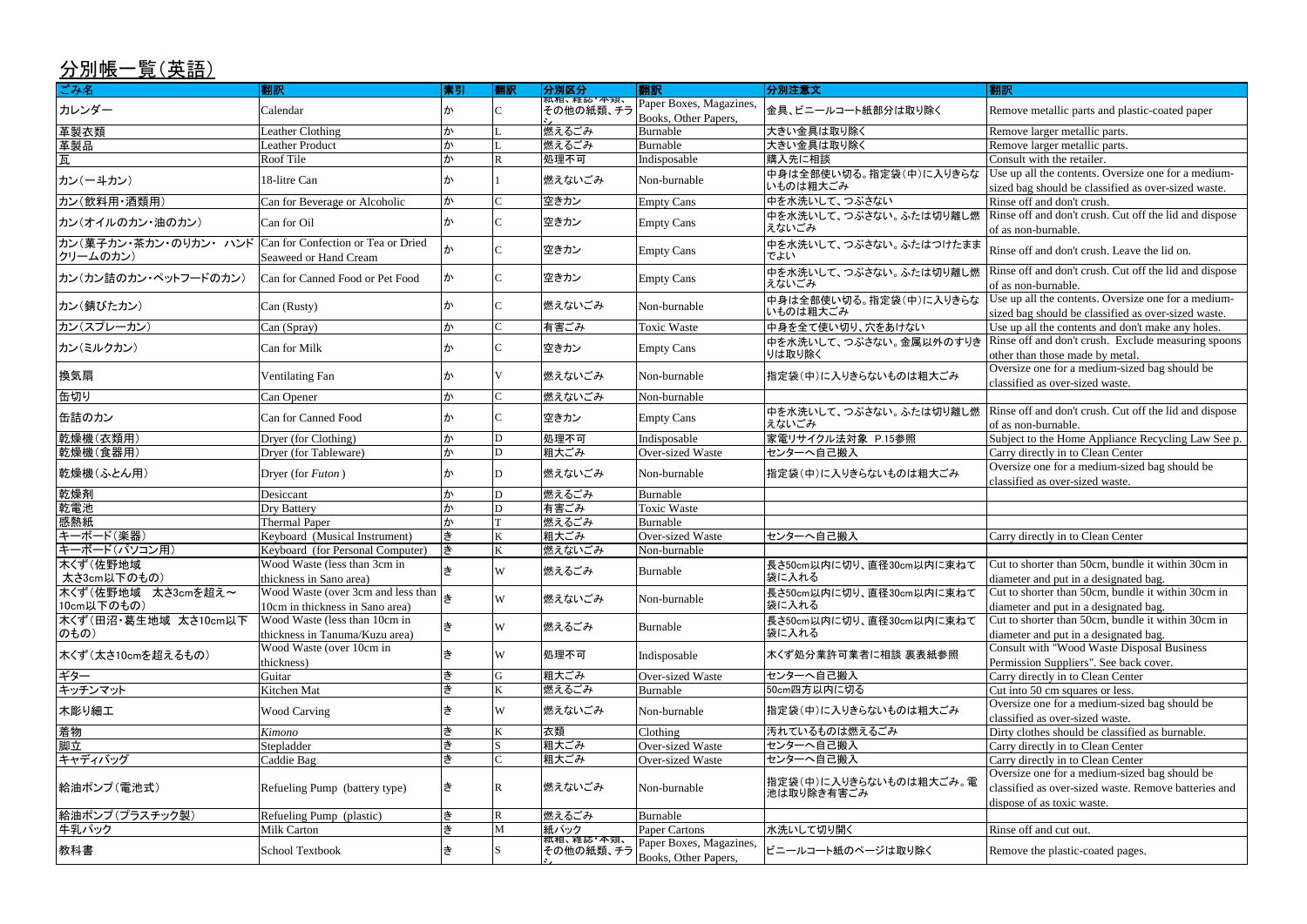| <u>分別帳一覧(英語)</u>             |                                                                                   |    |    |        |                         |                                                            |                                                                                                                                                                                                          |
|------------------------------|-----------------------------------------------------------------------------------|----|----|--------|-------------------------|------------------------------------------------------------|----------------------------------------------------------------------------------------------------------------------------------------------------------------------------------------------------------|
| ごみ名                          | 翻訳                                                                                | 索引 | 翻訳 | 分別区分   | 翻訳                      | 分別注意文                                                      | 翻訳                                                                                                                                                                                                       |
| 金魚鉢(プラスチック製)                 | Fish Bowl (Plastic)                                                               |    |    | 燃えるごみ  | Burnable                | 10cm×30cm×50cmを超えるものは燃えないご                                 | Should be classified as non-burnable, when it is larger<br>than 10cm x 30cm x 50cm.                                                                                                                      |
| 金魚鉢(ガラス製)                    | Fish Bowl (Glass)                                                                 | ∣≢ |    | 燃えないごみ | Non-burnable            | 指定袋(中)に入りきらないものは粗大ごみ                                       | Oversize one for a medium-sized bag should be<br>classified as over-sized waste.                                                                                                                         |
| 金庫(耐火)                       | Safe (Fire-proof)                                                                 | き  |    | 処理不可   | Indisposable            | 購入先に相談                                                     | Consult with the retailer.                                                                                                                                                                               |
| 金属製品(金属くずを含む)                | Metal Product (including Metal<br>Waste)                                          | 古  | M  | 燃えないごみ | Non-burnable            | 指定袋(中)に入りきらないものは粗大ごみ                                       | Oversize one for a medium-sized bag should be<br>classified as over-sized waste.                                                                                                                         |
| 金属バット                        | <b>Metal Bat</b>                                                                  |    | M  | 燃えないごみ | Non-burnable            | 長さ1m以内のものに限りそのまま指定袋(中)に<br>入れて、袋の口をしばる。長さ1mを超えるものは<br>粗大ごみ | Only the item within 1m in length should be put in a<br>medium-sized bag as it is and the mouth of the bag<br>should be tied up. The item over 1m in length should<br>be classified as over-sized waste. |
| 空気入れ                         | Inflator                                                                          |    |    | 燃えないごみ | Non-burnable            | 指定袋(中)に入りきらないものは粗大ごみ                                       | Oversize one for a medium-sized bag should be<br>classified as over-sized waste.                                                                                                                         |
| 空気清浄機                        | Air Cleaner                                                                       |    |    | 燃えないごみ | Non-burnable            | 指定袋(中)に入りきらないものは粗大ごみ                                       | Oversize one for a medium-sized bag should be<br>classified as over-sized waste.                                                                                                                         |
| 〈ぎ                           | Nail                                                                              |    |    | 燃えないごみ | Non-burnable            | ふにつさのカプなとに入れ、 いさ ハッ」と衣小 !                                  | Put in a can with lid and specify "Nails".                                                                                                                                                               |
| 草                            | Weeds                                                                             |    | W  | 燃えるごみ  | Burnable                | よく乾燥させて、1回の収集で2袋まで                                         | Dry well. Up to two bags at a time.                                                                                                                                                                      |
| 草かり機                         | Mower                                                                             |    | M  | 粗大ごみ   | <b>Over-sized Waste</b> | センターへ自己搬入                                                  | Carry directly in to Clean Center                                                                                                                                                                        |
| 草かり機の刃                       | <b>Blade for Mower</b>                                                            |    | B  | 燃えないごみ | Non-burnable            | 布または新聞紙等でくるむ                                               | Wrap with newspaper or cloth.                                                                                                                                                                            |
| 〈ずかご(木製、プラスチック製)             | Waste Basket (wooden or plastic)                                                  |    | W  | 燃えるごみ  | Burnable                | 10cm×30cm×50cmを超えるものは燃えないご                                 | Should be classified as non-burnable, when it is larger<br>than 10cm x 30cm x 50cm.                                                                                                                      |
| 〈ずかご(木製、プラスチック製以外)           | Waste Basket (other than wooden or<br>plastic)                                    |    | W  | 燃えないごみ | Non-burnable            | 指定袋(中)に入りきらないものは粗大ごみ                                       | Oversize one for a medium-sized bag should be<br>classified as over-sized waste.                                                                                                                         |
| 薬入れ・薬箱(木製・プラスチック製)           | Medicine case, Medicine box<br>(wooden or plastic)                                |    | M  | 燃えるごみ  | Burnable                | 10cm×30cm×50cmを超えるものは燃えないご                                 | Should be classified as non-burnable, when it is larger<br>than 10cm x 30cm x 50cm.                                                                                                                      |
| 薬入れ・薬箱(木製・プラスチック製以<br>外)     | Medicine case, Medicine box (other<br>than wooden or plastic)                     |    | M  | 燃えないごみ | Non-burnable            | 指定袋(中)に入りきらないものは粗大ごみ                                       | Oversize one for a medium-sized bag should be<br>classified as over-sized waste.                                                                                                                         |
| 靴(安全靴、金具付きの スパイクシュー<br>ズを除く) | <b>Shoes</b><br>(excluding Safety Shoes and Spiked<br>Shoes with Metal Fittings.) |    |    | 燃えるごみ  | Burnable                | 安全靴、金具付きのスパイクシューズは燃えな<br>いごみ                               | Safety Shoes and Spiked Shoes with metal fittings<br>should be classified as non-burnable.                                                                                                               |
| 靴下                           | Socks                                                                             |    |    | 燃えるごみ  | Burnable                |                                                            |                                                                                                                                                                                                          |
| クッション                        | Cushion                                                                           |    |    | 燃えるごみ  | Burnable                | 10cm×30cm×50cmを超えるものは燃えないご                                 | Should be classified as non-burnable, when it is<br>larger than 10cm x 30cm x 50cm.                                                                                                                      |
| 組立式物置                        | <b>Assembly-type Storage</b>                                                      |    |    | 粗大ごみ   | <b>Over-sized Waste</b> | 単素材に分別後、センターへ自己搬入                                          | Sort into single material and carry directly in to Clean                                                                                                                                                 |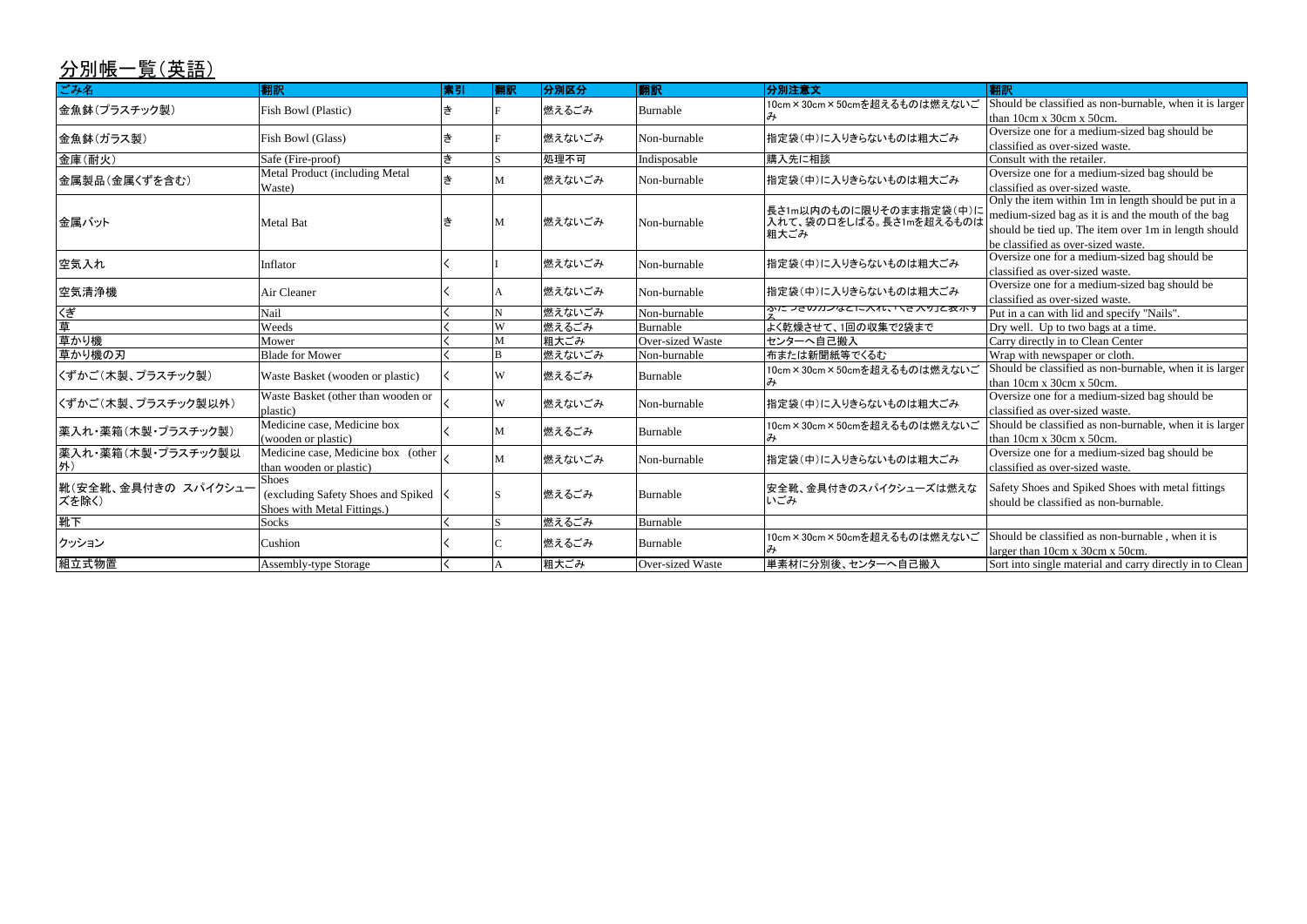Carry directly in to Clean Center

Carry directly in to Clean Center

**EXAMATE AND SOME AND SOME AND SOME OVERSIZE ONE ONE OPPOSITION** classified as over-sized waste.

Remove rechargeable battery and dispose of as toxic

Rod lamps should be put in a medium-sized bag as it is and bind the opening.

Oversize one for a medium-sized bag should be classified as over-sized waste. Remove batteries and dispose of as toxic waste.

Remove batteries and dispose of as toxic waste.

Dirty clothes should be classified as burnable.

Carry directly in to Clean Center Carry directly in to Clean Center

Should be classified as non-burnable, when it is thicker than 3cm wide.

Cut to shorter than 50cm. Carry directly in to Clean Center

Carry directly in to Clean Center Carry directly in to Clean Center

Carry directly in to Clean Center Excluding infectious waste

| ごみ名               | 翻訳                                                                   | 索引             | 翻訳           | 分別区分                    | 翻訳                                              | 分別注意文                                                    | 翻訳                                                                                   |
|-------------------|----------------------------------------------------------------------|----------------|--------------|-------------------------|-------------------------------------------------|----------------------------------------------------------|--------------------------------------------------------------------------------------|
| クーラーボックス          | <b>Cooler Box</b>                                                    |                |              | 粗大ごみ                    | Over-sized Waste                                | センターへ自己搬入                                                | Carry directly in to Clean                                                           |
| クリップ(金属製)         | Metal Clip                                                           |                | M            | 燃えないごみ                  | Non-burnable                                    |                                                          |                                                                                      |
| クリップ(金属製以外)       | Non-metal Clip                                                       |                |              | 燃えるごみ                   | Burnable                                        |                                                          |                                                                                      |
| 車いす               | Wheelchair                                                           |                | W            | 粗大ごみ                    | Over-sized Waste                                | センターへ自己搬入                                                | Carry directly in to Clean                                                           |
| クレヨン              | Crayon                                                               |                |              | 燃えるごみ                   | Burnable                                        |                                                          |                                                                                      |
| グローブ              | Gloves                                                               |                | $\mathbf G$  | 燃えるごみ                   | Burnable                                        |                                                          |                                                                                      |
| 蛍光灯               | <b>Fluorescent Lamp</b>                                              | け              |              | 有害ごみ                    | <b>Toxic Waste</b>                              | 棒状のものは割らずに、指定袋(中)に入れて袋 Rod lamps should be put<br>の口をしばる | as it is and bind the open                                                           |
| 珪藻土マット            | Diatom Soil Mat                                                      | ゖ              | D            | 燃えないごみ                  | Non-burnable                                    | 指定袋(中)に入りきらないものは粗大ごみ                                     | Oversize one for a mediu<br>classified as over-sized w                               |
| 携帯電話(ガラパゴス携帯)     | Mobile Phone (Flip Phone)                                            | H              | M            | 燃えないごみ                  | Non-burnable                                    | 充電式電池は取り除き有害ごみ                                           | Remove rechargeable bat                                                              |
| 携帯電話(スマートフォン)     | Mobile Phone (Smartphone)                                            | $\overline{1}$ | M            | 有害ごみ                    | <b>Toxic Waste</b>                              |                                                          |                                                                                      |
| 血圧計(水銀式)          | <b>Blood Pressure Monitor (mercury</b>                               | H              |              | 有害ごみ                    | Toxic Waste                                     |                                                          |                                                                                      |
| 血圧計(電気式)          | <b>Blood Pressure Monitor (electric</b><br>type)                     |                |              | 燃えないごみ                  | Non-burnable                                    | 括定袋(中)に入りきらないものは粗大ごみ。電<br>池は取り除き有害ごみ                     | Oversize one for a mediu<br>classified as over-sized w<br>dispose of as toxic waste. |
| ゲーム機(家庭用)         | Game Machine (Home use)                                              | lt+            | G            | 燃えないごみ                  | Non-burnable                                    | 電池は取り除き有害ごみ                                              | Remove batteries and dis                                                             |
| 消しゴム              | Eraser                                                               | $\uparrow$     |              | 燃えるごみ                   | Burnable                                        |                                                          |                                                                                      |
| 化粧品のビン            | <b>Bottle for Cosmetics</b>                                          | ゖ              |              | 燃えないごみ                  | Non-burnable                                    | 中身は全部使い切る                                                | Use up all the contents.                                                             |
| 建設廃材              | <b>Construction Waste</b>                                            |                |              | 処理不可                    | Indisposable                                    | 購入先に相談                                                   | Consult with the retailer.                                                           |
| トロ                | Coat                                                                 |                |              | 衣類                      | Clothing                                        | 汚れているものは燃えるごみ                                            | Dirty clothes should be cl                                                           |
| コート紙              | <b>Coated Paper</b>                                                  |                |              | 燃えるごみ                   | Burnable                                        |                                                          |                                                                                      |
| ້າງ               | Mat (Rush)                                                           |                | M            | 粗大ごみ                    | Over-sized Waste                                | センターへ自己搬入                                                | Carry directly in to Clean                                                           |
| こたつ               | Kotatsu                                                              |                | $\bf K$      | 粗大ごみ                    | Over-sized Waste                                | センターへ自己搬入                                                | Carry directly in to Clean                                                           |
| コップ(木製、プラスチック製)   |                                                                      |                |              | 燃えるごみ                   | Burnable                                        |                                                          |                                                                                      |
|                   | Cup (wooden or plastic)                                              |                |              | 燃えないごみ                  |                                                 |                                                          |                                                                                      |
| コップ(木製、プラスチック製以外) | Cup (other than wooden or plastic)                                   |                |              |                         | Non-burnable                                    |                                                          |                                                                                      |
| コピー機              | Copying Machine                                                      |                |              | 処理不可                    | Indisposable                                    | 購入先に相談                                                   | Consult with the retailer.                                                           |
| コピー用紙             | Copy Paper                                                           |                |              | その他の紙類、チラ               | Paper Boxes, Magazines,<br>Books, Other Papers, |                                                          |                                                                                      |
| ゴム製品              | <b>Rubber Product</b>                                                |                |              | 燃えるごみ                   | Burnable                                        | 厚さ3cmを超えるものは燃えないごみ                                       | Should be classified as no<br>thicker than 3cm wide.                                 |
| ゴムホース             | Rubber Hose                                                          |                |              | 燃えるごみ                   | Burnable                                        | 長さ50cm以内に切る                                              | Cut to shorter than 50cm.                                                            |
| 米びつ               | <b>Rice Coffer</b>                                                   |                |              | 粗大ごみ                    | <b>Over-sized Waste</b>                         | センターへ自己搬入                                                | Carry directly in to Clean                                                           |
| 米袋                | Rice Bag                                                             |                | $\mathbf{R}$ | 燃えるごみ                   | Burnable                                        |                                                          |                                                                                      |
| ゴルフクラブ            | Golf Club                                                            |                | $\mathbf G$  | 粗大ごみ                    | Over-sized Waste                                | センターへ自己搬入                                                | Carry directly in to Clean                                                           |
| ゴルフバッグ            | Golf Bag                                                             |                | G            | 粗大ごみ                    | Over-sized Waste                                | センターへ自己搬入                                                | Carry directly in to Clean                                                           |
| ゴルフボール            | <b>Golf Ball</b>                                                     |                | G            | 燃えるごみ                   | Burnable                                        |                                                          |                                                                                      |
| コンクリート            | Concrete                                                             |                |              | 処理不可                    | Indisposable                                    | 購入先に相談                                                   | Consult with the retailer.                                                           |
| コンクリートブロック        | Concrete Block                                                       |                |              | 処理不可                    | Indisposable                                    | 購入先に相談                                                   | Consult with the retailer.                                                           |
| 相包用バンド(PPバンド)     | Band for Wrapping (PP Band)                                          |                | В            | 燃えるごみ                   | Burnable                                        | 長さ50cm以内に切る                                              | Cut to shorter than 50cm.                                                            |
| 財布                | Wallet                                                               |                | W            | 燃えるごみ                   | Burnable                                        |                                                          |                                                                                      |
| 座いす               | Floor Chair                                                          |                | $F_{\rm}$    | 粗大ごみ                    | Over-sized Waste                                | センターへ自己搬入                                                | Carry directly in to Clean                                                           |
| 在宅医療廃棄物           | Home-use Medical Waste                                               | さ              |              | 燃えるごみ                   | Burnable                                        | 感染性がないもの                                                 | Excluding infectious was                                                             |
|                   |                                                                      |                |              |                         |                                                 |                                                          |                                                                                      |
| 酒類用カン(酒・ビールなど)    | Can for Alcoholic Beverage (Sake,<br>Beer, etc.)                     |                |              | 空きカン                    | <b>Empty Cans</b>                               | 中を水洗いして、つぶさない                                            | Rinse off and don't crush.                                                           |
| 酒類用ビン(酒・焼酎・洋酒など)  | Bottle for Alcoholic Beverage<br>(Sake, Shochu, Beer, Whiskey, etc.) |                | B            | 空きビン                    | <b>Empty Bottles</b>                            | 中を水洗いする。一升ビン・ビールビンはなるべ<br>〈酒屋等へ返す                        | Rinse off. 18-litre Bottle<br>returned to liquor shop as                             |
| 雑誌                | Magazine                                                             |                | М            | 祇相、雑誌・本親、<br> その他の紙類、チラ | Paper Boxes, Magazines,<br>Books, Other Papers, | ビニールコート紙のページは取り除く                                        | Remove the plastic-coate                                                             |
| 座布団               | Cushion                                                              |                |              | 粗大ごみ                    | Over-sized Waste                                | センターへ自己搬入                                                | Carry directly in to Clean                                                           |
| サーフボード            | Surfboard                                                            |                |              | 粗大ごみ                    | Over-sized Waste                                | センターへ自己搬入                                                | Carry directly in to Clean                                                           |
| 皿(木製、プラスチック製)     | Dish (wooden or plastic)                                             |                | D            | 燃えるごみ                   | Burnable                                        |                                                          |                                                                                      |
| 皿(木製、プラスチック製以外)   | Dish (other than wooden or plastic)                                  |                | D            | 燃えないごみ                  | Non-burnable                                    |                                                          |                                                                                      |
| ザル(金属製)           | Colander (metal)                                                     |                |              | 燃えないごみ                  | Non-burnable                                    | 括定袋(中)に入りきらないものは粗大ごみ                                     | Oversize one for a mediu<br>classified as over-sized w                               |

Oversize one for a medium-sized bag should be classified as over-sized waste.

Rinse off. 18-litre Bottle or Beer Bottle should be returned to liquor shop as much as possible.

Remove the plastic-coated pages.

Carry directly in to Clean Center Carry directly in to Clean Center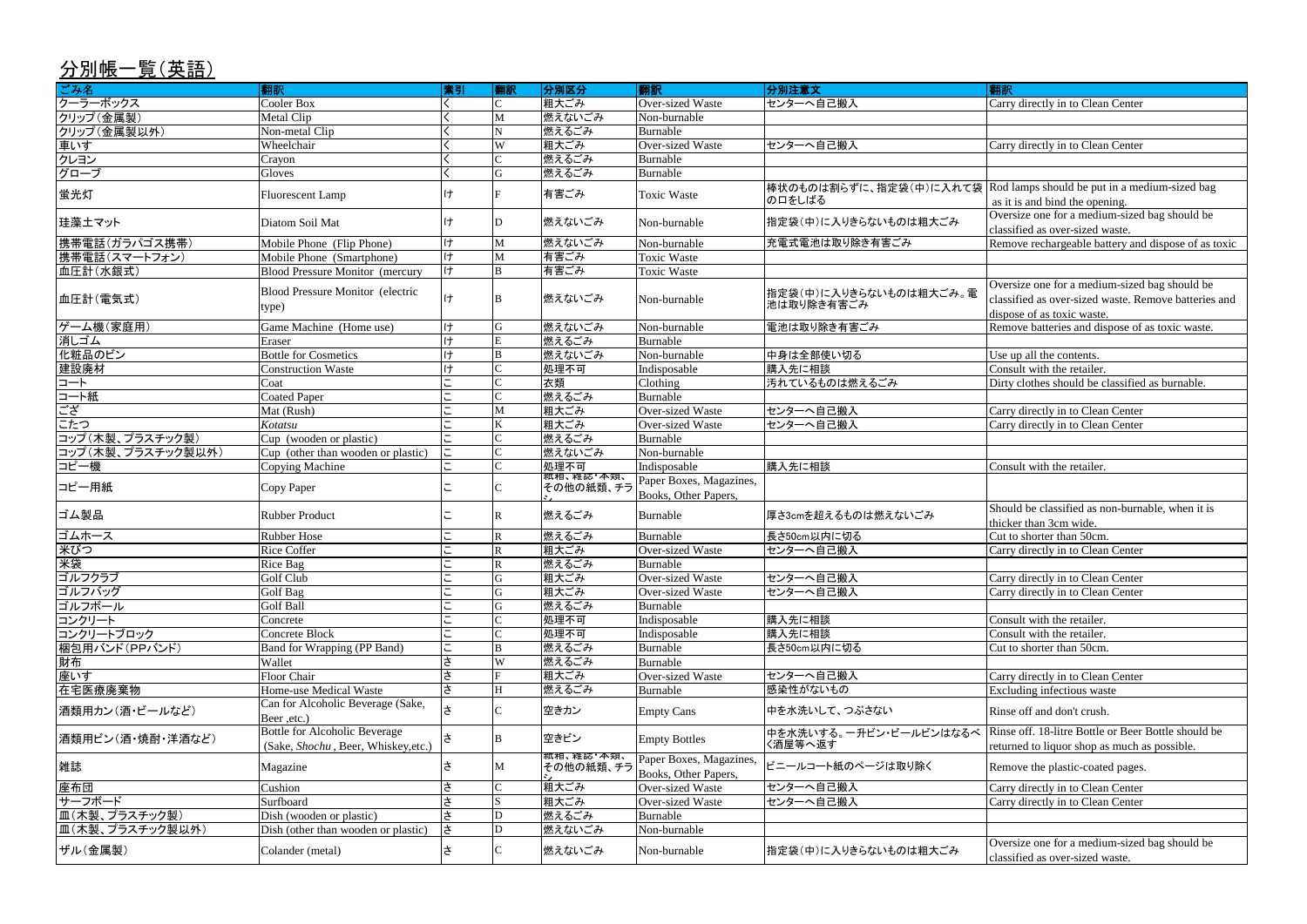Should be classified as non-burnable, when it is larger than 10cm x 30cm x 50cm. Consult with "Tochigi Industrial Waste Association".

Remove the plastic-coated pages and plastic cover.

Oversize one for a medium-sized bag should be classified as over-sized waste.<br>Carry directly in to Clean Center

Dirty clothes should be classified as burnable.

Oversize one for a medium-sized bag should be classified as over-sized waste.

Consult with the retailer or See p. 16.

\* Incineration of waste outside is prohibited.

Oversize one for a medium-sized bag should be classified as over-sized waste.

Oversize one for a medium-sized bag should be classified as over-sized waste.

Should be classified as non-burnable, when it is larger than 10cm x 30cm x 50cm.

Oversize one for a medium-sized bag should be classified as over-sized waste. Should be classified as non-burnable, when it is larger

| 分別帳一覧(英語)                  |                                                    |    |                         |                        |                                                 |                                                        |                                                                                                          |
|----------------------------|----------------------------------------------------|----|-------------------------|------------------------|-------------------------------------------------|--------------------------------------------------------|----------------------------------------------------------------------------------------------------------|
| ごみ名                        | 翻訳                                                 | 索引 | 翻訳                      | 分別区分                   | 翻訳                                              | 分別注意文                                                  | 翻訳                                                                                                       |
| ザル(金属製以外)                  | Colander (other than metal)                        | さ  |                         | 燃えるごみ                  | Burnable                                        | 10cm×30cm×50cmを超えるものは燃えないご                             | Should be classified as non-burn<br>than 10cm x 30cm x 50cm.                                             |
| 産業廃棄物                      | <b>Industrial Waste</b>                            | さ  |                         | 処理不可                   | Indisposable                                    | 栃木県産業資源循環協会に相談 P.18参照                                  | Consult with "Tochigi Industrial                                                                         |
| サンダル                       | Sandals                                            | さ  |                         | 燃えるごみ                  | Burnable                                        |                                                        |                                                                                                          |
| 三輪車                        | Tricycle                                           | さ  |                         | 粗大ごみ                   | <b>Over-sized Waste</b>                         | センターへ自己搬入                                              | Carry directly in to Clean Center                                                                        |
| シーツ                        | Sheet                                              |    | S                       | 燃えるごみ                  | Burnable                                        | 50cm四方以内に切る                                            | Cut into 50 cm squares or less.                                                                          |
| 磁石                         | Magnet                                             |    | M                       | 燃えないごみ                 | Non-burnable                                    |                                                        |                                                                                                          |
| 辞書・参考書                     | Dictionary/Reference Books                         |    | D                       | 紙相、雑誌・本親、<br>その他の紙類、チラ | Paper Boxes, Magazines,<br>Books, Other Papers, | ビニールコート紙のページ、ビニールカバーは<br>取り除く                          | Remove the plastic-coated pages                                                                          |
| 下着                         | Underwear                                          |    | U                       | 燃えるごみ                  | Burnable                                        |                                                        |                                                                                                          |
| 七輪                         | Clay Charcoal Stove                                |    |                         | 燃えないごみ                 | Non-burnable                                    | 指定袋(中)に入りきらないものは粗大ごみ                                   | Oversize one for a medium-sized<br>classified as over-sized waste.                                       |
| 自転車(子供用も含む)                | Bicycle (for child included)                       |    | B                       | 粗大ごみ                   | Over-sized Waste                                | センターへ自己搬入                                              | Carry directly in to Clean Center                                                                        |
|                            | Car Accessories                                    |    |                         | 処理不可                   | Indisposable                                    | 購入先に相談                                                 | Consult with the retailer.                                                                               |
| 写真                         | Photo                                              |    | P                       | 燃えるごみ                  | Burnable                                        |                                                        |                                                                                                          |
| CD、CD-ROM等                 | CD,CD-ROM                                          |    |                         | 燃えるごみ                  | Burnable                                        |                                                        |                                                                                                          |
| シャツ(上着)                    | Shirt (Outwear)                                    |    |                         | 衣類                     | Clothing                                        | 汚れているものは燃えるごみ                                          | Dirty clothes should be classified                                                                       |
| シャツ(下着)                    | Shirt (Underwear)                                  |    | <sub>S</sub>            | 燃えるごみ                  | Burnable                                        |                                                        |                                                                                                          |
| ジャムのビン                     | Bottle for Jam                                     |    | B                       | 空きビン                   | <b>Empty Bottles</b>                            | 中を水洗いする                                                | Rinse off.                                                                                               |
| じゅうたん                      | Rug                                                |    | $\overline{\mathbf{R}}$ | 粗大ごみ                   | <b>Over-sized Waste</b>                         | センターへ自己搬入                                              | Carry directly in to Clean Center                                                                        |
| 充電器                        | <b>Battery Charger</b>                             |    | B                       | 燃えないごみ                 | Non-burnable                                    |                                                        |                                                                                                          |
| 充電式電池                      | <b>Rechargeable Battery</b>                        |    | $\mathbf R$             | 有害ごみ                   | <b>Toxic Waste</b>                              |                                                        |                                                                                                          |
| ジュニアシート(背もたれあり)            | Child Safety Seat (with backrest)                  |    |                         | 粗大ごみ                   | <b>Over-sized Waste</b>                         | センターへ自己搬入                                              | Carry directly in to Clean Center                                                                        |
| ジュニアシート(背もたれなし)            | Child Safety Seat (without backrest)   L           |    |                         | 燃えるごみ                  | Burnable                                        | 10cm×30cm×50cmを超えるものは燃えないご                             | Should be classified as non-burn<br>than 10cm x 30cm x 50cm.                                             |
| シュレッダー(本体)                 | Shredder (main body)                               |    |                         | 燃えないごみ                 | Non-burnable                                    | 指定袋(中)に入りきらないものは粗大ごみ                                   | Oversize one for a medium-sized<br>classified as over-sized waste.                                       |
| 消火器                        | Extinguisher                                       |    | Ε                       | 処理不可                   | Indisposable                                    | 購入先に相談またはP.16参照                                        | Consult with the retailer or See p                                                                       |
| 焼却灰                        | <b>Incinerated Ash</b>                             |    |                         | 処理不可                   | Indisposable                                    | ※ごみの野外焼却はできません                                         | * Incineration of waste outside i                                                                        |
|                            |                                                    |    |                         |                        |                                                 |                                                        | Oversize one for a medium-sized                                                                          |
| 浄水器                        | <b>Water Purifier</b>                              |    | W                       | 燃えないごみ                 | Non-burnable                                    | 指定袋(中)に入りきらないものは粗大ごみ                                   | classified as over-sized waste.                                                                          |
| 照明器具                       | <b>Lightening Equipment</b>                        |    |                         | 燃えないごみ                 | Non-burnable                                    | 指定袋(中)に入りきらないものは粗大ごみ。蛍<br>光灯ははずして有害ごみ                  | Oversize one for a medium-sized<br>classified as over-sized waste. R<br>lamp and dispose of as toxic was |
| ジョウロ(金属製・プラスチック製)          | Watering Pot (metal or plastic)                    |    | W                       | 燃えないごみ                 | Non-burnable                                    | 指定袋(中)に入りきらないものは粗大ごみ                                   | Oversize one for a medium-sized<br>classified as over-sized waste.                                       |
| 食品トレイ(色物・柄物)               | Food Tray (colored or patterned)                   |    |                         | 燃えるごみ                  | Burnable                                        |                                                        |                                                                                                          |
| 食品トレイ(白色)                  | Food Tray (white)                                  |    | F                       | 白色の食品トレイ               | White Food Trays                                | 水洗いする                                                  | Rinse off.                                                                                               |
| 食用油(固めるか、布等にしみこませた<br> もの) | Cooking Oil (solidified or penetrated<br>in cloth) |    |                         | 燃えるごみ                  | Burnable                                        | 液体の状態のものは市内12カ所の公民館等で<br>の回収を行っています                    | Liquid item can be collected at 1<br>in the city.                                                        |
| 除湿機                        | Dehumidifier                                       |    | ID                      | 燃えないごみ                 | Non-burnable                                    | 冷媒を使用しているのものは処理不可。指定袋<br>(中)に入りきらないものは粗大ごみ             | The item that use refrigerant sho<br>Oversize one for a medium-sized<br>classified as over-sized waste.  |
| 食器(木製、プラスチック製)             | Tableware (wooden or plastic)                      |    |                         | 燃えるごみ                  | Burnable                                        |                                                        |                                                                                                          |
| 食器(木製、プラスチック製以外)           | Tableware (other than wooden or                    |    |                         | 燃えないごみ                 | Non-burnable                                    |                                                        |                                                                                                          |
| 食器洗い乾燥機                    | Dish Washer                                        |    | D                       | 粗大ごみ                   | Over-sized Waste                                | センターへ自己搬入                                              | Carry directly in to Clean Center                                                                        |
| シルバーカー(電動含む)               | Silver Car (including electric)                    |    | S                       | 粗大ごみ                   | Over-sized Waste                                | センターへ自己搬入                                              | Carry directly in to Clean Center                                                                        |
| 新聞紙・新聞に入っていた折り込みチラ         | Newspaper, Flyer in Newspaper                      |    | N                       | 新聞紙・新聞の折り<br>込みチラシ     | Newspapers and Flyers in<br>Newspapers          |                                                        |                                                                                                          |
| 水槽(ガラス製)                   | Water Tank (glass)                                 | ォ  | W                       | 燃えないごみ                 | Non-burnable                                    | 指定袋(中)に入りきらないものは粗大ごみ                                   | Oversize one for a medium-sized<br>classified as over-sized waste.                                       |
| 水槽(プラスチック製)                | Water Tank (plastic)                               |    | W                       | 燃えるごみ                  | Burnable                                        | 10cm×30cm×50cmを超えるものは燃えないご<br>$\partial_{\mathcal{F}}$ | Should be classified as non-burn<br>than 10cm x 30cm x 50cm.                                             |
| 水槽用砂·石                     | Sand or Rock for Water Tank                        |    |                         | 処理不可                   | Indisposable                                    | 購入先に相談                                                 | Consult with the retailer.                                                                               |
| 水筒                         | Water Bottle                                       | す  | W                       | 燃えないごみ                 | Non-burnable                                    |                                                        |                                                                                                          |

Oversize one for a medium-sized bag should be classified as over-sized waste. Remove fluorescent

lamp and dispose of as toxic waste.

Liquid item can be collected at 12 community centers in the city.

The item that use refrigerant should be indisposable. Oversize one for a medium-sized bag should be classified as over-sized waste.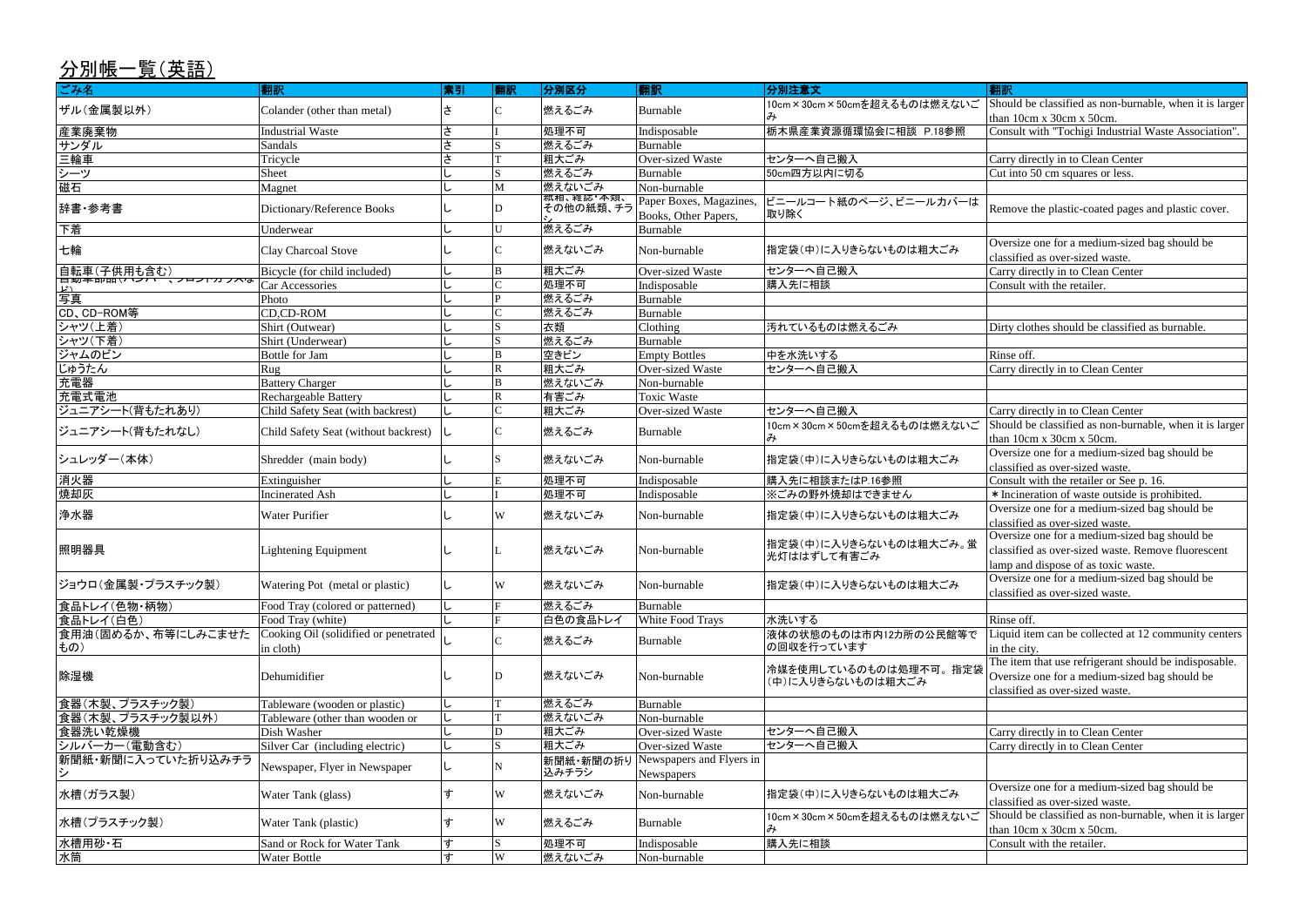Oversize one for a medium-sized bag should be classified as over-sized waste.

Oversize one for a medium-sized bag should be classified as over-sized waste.

Should be classified as non-burnable, when it is larger than 10cm x 30cm x 50cm.

Carry directly in to Clean Center. Tire should be

Oversize one for a medium-sized bag should be classified as over-sized waste.

Use up all the contents and don't make any holes. Dirty clothes should be classified as burnable.

Dry well. Up to two bags at a time.

Dirty clothes should be classified as burnable.

Empty the fuel and carry directly in to Clean Center.

Subject to the Home Appliance Recycling Law See p.

Put them in a medium-sized bag as far as they will go and tie the mouth of the bag up.

Should be classified as non-burnable, when it is larger than 10cm x 30cm x 50cm.

| $227118 - 76128147$<br>ごみ名 | 翻訳                                                                        | 索引  | 翻訳           | │分別区分  | 翻訳                      | 分別注意文                        | 翻訳                                                                 |
|----------------------------|---------------------------------------------------------------------------|-----|--------------|--------|-------------------------|------------------------------|--------------------------------------------------------------------|
|                            |                                                                           |     |              |        |                         |                              | Oversize one for a medium-sized                                    |
| 炊飯器                        | <b>Rice Cooker</b>                                                        | す   |              | 燃えないごみ | Non-burnable            | 指定袋(中)に入りきらないものは粗大ごみ         | classified as over-sized waste.                                    |
| スーツケース                     | Suitcase                                                                  | す   | S.           | 粗大ごみ   | <b>Over-sized Waste</b> | センターへ自己搬入                    | Carry directly in to Clean Center                                  |
| スキー板                       | Ski                                                                       | す   |              | 粗大ごみ   | <b>Over-sized Waste</b> | センターへ自己搬入                    | Carry directly in to Clean Center                                  |
| スキー靴                       | Ski Shoes                                                                 | す   |              | 燃えないごみ | Non-burnable            |                              |                                                                    |
| スケート靴                      | <b>Skate Shoes</b>                                                        | す   |              | 燃えないごみ | Non-burnable            |                              |                                                                    |
| スコップ(金属製)                  | Scoop (metal)                                                             | す   |              | 燃えないごみ | Non-burnable            | 指定袋(中)に入りきらないものは粗大ごみ         | Oversize one for a medium-sized<br>classified as over-sized waste. |
| スコップ(プラスチック製)              | Scoop (plastic)                                                           | す   | S.           | 燃えるごみ  | Burnable                | 10cm×30cm×50cmを超えるものは燃えないご   | Should be classified as non-burn<br>than 10cm x 30cm x 50cm.       |
| すだれ                        | <b>Bamboo Blinds</b>                                                      | す   | B            | 粗大ごみ   | <b>Over-sized Waste</b> | センターへ自己搬入                    | Carry directly in to Clean Center                                  |
| ストック(スキー用)                 | Ski Stock                                                                 | す   | S            | 粗大ごみ   | Over-sized Waste        | センターへ自己搬入                    | Carry directly in to Clean Center                                  |
| スチールカン                     | <b>Steel Can</b>                                                          | す   | $\mathbf{S}$ | 空きカン   | <b>Empty Cans</b>       | 中は水洗いして、つぶさない                | Rinse off and don't crush.                                         |
| スチールホイール(車用)               | Steel Wheel (for car)                                                     | ォ   |              | 粗大ごみ   | Over-sized Waste        | センターへ自己搬入。タイヤは除く             | Carry directly in to Clean Center<br>classified as indisposable.   |
| ステレオ                       | Stereo                                                                    | す   | S.           | 粗大ごみ   | Over-sized Waste        | センターへ自己搬入                    | Carry directly in to Clean Center                                  |
| 砂                          | Sand                                                                      | す   | S            | 処理不可   | Indisposable            | 購入先に相談                       | Consult with the retailer.                                         |
| すのこ                        | Duckboard                                                                 | ォ   | D            | 粗大ごみ   | <b>Over-sized Waste</b> | センターへ自己搬入                    | Carry directly in to Clean Center                                  |
| スノーボード                     | <b>Snow Board</b>                                                         | ォ   |              | 粗大ごみ   | <b>Over-sized Waste</b> | センターへ自己搬入                    | Carry directly in to Clean Center                                  |
| スノーボードブーツ                  | <b>Snow Board Shoes</b>                                                   | す   |              | 燃えないごみ | Non-burnable            |                              |                                                                    |
| スパイクシューズ(金具付き)             | Spiked Shoes (with metal fittings)                                        | す   |              | 燃えないごみ | Non-burnable            |                              |                                                                    |
| スパイクシューズ(金具付き以外)           | Spiked Shoes (without metal fittings) $\vert \overline{\mathbf{t}} \vert$ |     |              | 燃えるごみ  | Burnable                |                              |                                                                    |
| スピーカー                      | Speaker                                                                   | ォ   |              | 燃えないごみ | Non-burnable            | 指定袋(中)に入りきらないものは粗大ごみ         | Oversize one for a medium-sized<br>classified as over-sized waste. |
| スプーン(木製、プラスチック製)           | Spoon (wooden or plastic)                                                 |     |              | 燃えるごみ  | Burnable                |                              |                                                                    |
| スプーン(木製、プラスチック製以外)         | Spoon (other than wooden or plastic)                                      | す   | S            | 燃えないごみ | Non-burnable            |                              |                                                                    |
| スプレーカン                     | Spray Can                                                                 |     |              | 有害ごみ   | <b>Toxic Waste</b>      | 中身を全て使い切り、穴をあけない             | Use up all the contents and don't                                  |
| ズボン                        | <b>Trousers</b>                                                           | す   |              | 衣類     | Clothing                | 汚れているものは燃えるごみ                | Dirty clothes should be classified                                 |
| スマートフォン                    | Smartphone                                                                |     |              | 有害ごみ   | <b>Toxic Waste</b>      |                              |                                                                    |
| 炭                          | Charcoal                                                                  | す   |              | 燃えるごみ  | Burnable                |                              |                                                                    |
| すりきり(プラスチック製)              | Measuring Spoon (plastic)                                                 |     | M            | 燃えるごみ  | Burnable                |                              |                                                                    |
| すりきり(プラスチック製以外)            | Measuring Spoon (other than plastic) $ \vec{t} $                          |     | M            | 燃えないごみ | Non-burnable            |                              |                                                                    |
| スリッパ                       | <b>Slippers</b>                                                           |     | S            | 燃えるごみ  | <b>Burnable</b>         |                              |                                                                    |
| 生花                         | Fresh Flower                                                              | $+$ | F            | 燃えるごみ  | Burnable                | よく乾燥させて、1回の収集で2袋まで           | Dry well. Up to two bags at a tin                                  |
| 生理用品                       | <b>Sanitary Items</b>                                                     | せ   | S            | 燃えるごみ  | Burnable                |                              |                                                                    |
| セーター                       | Sweater                                                                   | せ   | S.           | 衣類     | Clothing                | 汚れているものは燃えるごみ                | Dirty clothes should be classified                                 |
| 日油ストーブ・石油ファンヒーター           | Oil Heater, Oil Fan Heater                                                | せ   |              | 粗大ごみ   | Over-sized Waste        | 燃料は空にし、電池は取り除いてセンターへ自<br>己搬入 | Empty the fuel and carry directly                                  |
| 石膏ボード                      | <b>Plaster Board</b>                                                      | せ   |              | 処理不可   | Indisposable            | 購入先に相談                       | Consult with the retailer.                                         |
| せともの                       | Crockery                                                                  | せ   |              | 燃えないごみ | Non-burnable            |                              |                                                                    |
| 栓(金属製)                     | Stopper (metal)                                                           | せ   |              | 燃えないごみ | Non-burnable            |                              |                                                                    |
| 栓(金属製以外)                   | Stopper (other than metal)                                                | せ   |              | 燃えるごみ  | Burnable                |                              |                                                                    |
| 繊維・繊維くず                    | Fiber, Fiber Waste                                                        | せ   |              | 燃えるごみ  | Burnable                |                              |                                                                    |
| 洗濯機                        | <b>Washing Machine</b>                                                    | せ   | W            | 処理不可   | Indisposable            | 家電リサイクル法対象 P.15参照            | Subject to the Home Appliance I                                    |
| 洗濯バサミ(金属製)                 | Clothes Pin (metal)                                                       | せ   |              | 燃えないごみ | Non-burnable            |                              |                                                                    |
| 洗濯バサミ(金属製以外)               | Clothes Pin (other than metal)                                            | せ   |              | 燃えるごみ  | Burnable                |                              |                                                                    |
| 洗濯ハンガー(金属製)                | Laundry Hanger (metal)                                                    | せ   |              | 燃えないごみ | Non-burnable            |                              |                                                                    |
| 洗濯ハンガー(金属製以外)              | Laundry Hanger (other than metal)                                         | せ   |              | 燃えるごみ  | Burnable                |                              |                                                                    |
| 扇風機(高さ75cm以下のもの)           | Electric Fan (less than 75cm in<br>height)                                | せ   |              | 燃えないごみ | Non-burnable            | 指定袋(中)に入るところまで入れ、口をしばる       | Put them in a medium-sized bag<br>and tie the mouth of the bag up. |
| 扇風機(高さ75cmを超えるもの)          | Electric Fan (over 75cm in height)                                        | せ   | $E_{\rm}$    | 粗大ごみ   | <b>Over-sized Waste</b> | センターへ自己搬入                    | Carry directly in to Clean Center                                  |
| 洗面器(プラスチック製)               | Wash Basin (plastic)                                                      | せ   | W            | 燃えるごみ  | Burnable                | 10cm×30cm×50cmを超えるものは燃えないご   | Should be classified as non-burn<br>than 10cm x 30cm x 50cm.       |
| 洗面器(プラスチック製以外)             | Wash Basin (other than plastic)                                           | せ   | W            | 燃えないごみ | Non-burnable            | 指定袋(中)に入りきらないものは粗大ごみ         | Oversize one for a medium-sized<br>classified as over-sized waste. |

Oversize one for a medium-sized bag should be classified as over-sized waste.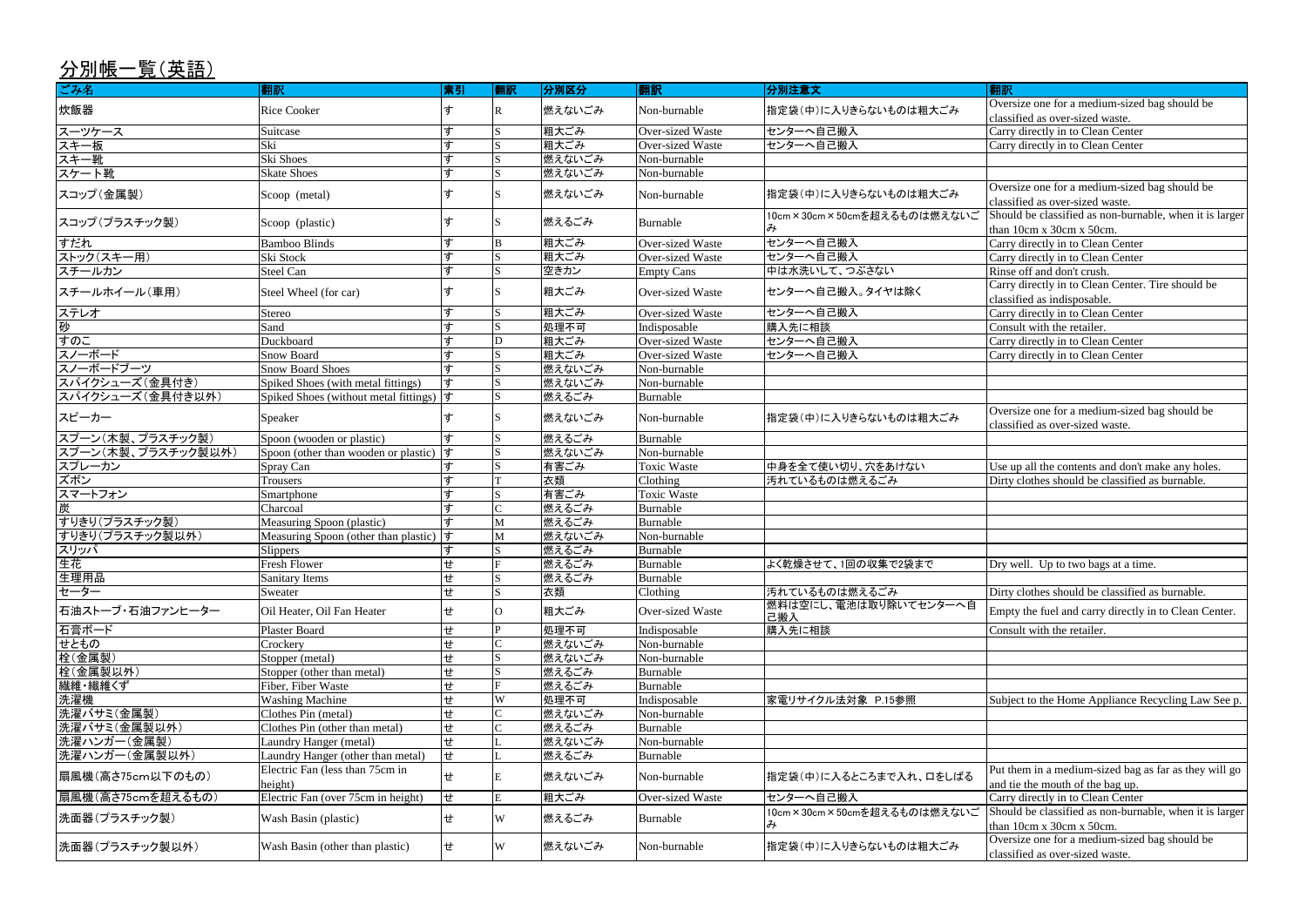Put them in a medium-sized bag as far as they will go and tie the mouth of the bag up.

Only the item within 1m in length should be put in a medium-sized bag as it is and the mouth of the bag should be tied up. The item over 1m in length should be classified as over-sized waste.

Carry directly in to Clean Center

Remove batteries and dispose of as toxic waste. Consult with the retailer.

Oversize one for a medium-sized bag should be classified as over-sized waste.

Consult with the retailer.

Carry directly in to Clean Center Oversize one for a medium-sized bag should be classified as over-sized waste.

Carry directly in to Clean Center. Tire should be classified as indisposable.

Cut into 50 cm squares or less. Remove Portable Gas Container and batteries and carry directly in to Clean Center. Cut to shorter than 50cm, bundle it within 30cm in diameter and put in a designated bag. Consult with "Wood Waste Disposal Business" Permission Suppliers". See Backcover. Should be classified as non-burnable, when it is larger than 10cm x 30cm x 50cm. Carry directly in to Clean Center. (up to 10 sheets per

Remove films and aluminum foils.

Carry directly in to Clean Center Remove plastic tape, fabric adhesive tape and Carry directly in to Clean Center Remove inner lid excluding metal one.

Consult with the medical institution.

| ごみ名                | 翻訳                                      | 索引                       | 翻訳            | 分別区分                         | 翻訳                                              | 分別注意文                                                      | 翻訳                                                                                                             |
|--------------------|-----------------------------------------|--------------------------|---------------|------------------------------|-------------------------------------------------|------------------------------------------------------------|----------------------------------------------------------------------------------------------------------------|
| 造花(針金を使用しているもの)    | Artificial Flower (with wire)           | そ                        |               | 燃えないごみ                       | Non-burnable                                    |                                                            |                                                                                                                |
| 造花(針金を使用のないもの)     | Artificial Flower (without wire)        | そ                        | А             | 燃えるごみ                        | Burnable                                        |                                                            |                                                                                                                |
| 双眼鏡(金属製)           | Binoculars (metal)                      | $\overline{\mathcal{X}}$ | B             | 燃えないごみ                       | Non-burnable                                    |                                                            |                                                                                                                |
| 双眼鏡(プラスチック製)       | Binoculars (plastic)                    | $\overline{\mathcal{X}}$ | B             | 燃えるごみ                        | Burnable                                        |                                                            |                                                                                                                |
| 雑巾                 | <b>Cleaning Cloth</b>                   | $\overline{\mathcal{X}}$ | $\mathcal{C}$ | 燃えるごみ                        | Burnable                                        |                                                            |                                                                                                                |
| 掃除機                | Vacuum Cleaner                          | そ                        | V             | 燃えないごみ                       | Non-burnable                                    | 指定袋(中)に入るところまで入れ、口をしばる                                     | Put them in a medium-si<br>and tie the mouth of the                                                            |
| 掃除用具(柄の長いもの)       | Cleaning Tool (long-handled)            | そ                        | C             | 燃えないごみ                       | Non-burnable                                    | 長さ1m以内のものに限りそのまま指定袋(中)に<br>入れて、袋の口をしばる。長さ1mを超えるものは<br>粗大ごみ | Only the item within 1m<br>medium-sized bag as it i<br>should be tied up. The it<br>be classified as over-size |
| ソーラー機器             | Solar Equipment                         | そ                        | S             | 処理不可                         | Indisposable                                    | 購入先に相談                                                     | $\overline{\text{Const}}$ with the retailer.                                                                   |
| ソファー(コイル状のスプリング入り) | Sofa (with coiled springs)              | $\overline{\epsilon}$    |               | 処理不可                         | Indisposable                                    | 購入先に相談                                                     | Consult with the retailer.                                                                                     |
| ソファー(コイル状のスプリングなし) | Sofa (without coiled springs)           | そ                        |               | 粗大ごみ                         | Over-sized Waste                                | センターへ自己搬入                                                  | Carry directly in to Clear                                                                                     |
| 体温計(水銀式)           | Thermometer (mercury type)              | $t_{\overline{z}}$       |               | 有害ごみ                         | <b>Toxic Waste</b>                              |                                                            |                                                                                                                |
| 体温計(デジタル式)         | <b>Digital Thermometer</b>              | $\overline{t}$           | D             | 燃えないごみ                       | Non-burnable                                    | 電池は取り除き有害ごみ                                                | Remove batteries and dis                                                                                       |
| 耐火金庫               | <b>Fireproof Safe</b>                   | t-                       |               | 処理不可                         | Indisposable                                    | 購入先に相談                                                     | Consult with the retailer.                                                                                     |
| 体重計                | <b>Weight Scale</b>                     | た                        | W             | 燃えないごみ                       | Non-burnable                                    |                                                            |                                                                                                                |
| 耐熱ガラス製品            | Heat-resistant Glass Product            | $t_{\mathbb{Z}}$         | H             | 燃えないごみ                       | Non-burnable                                    |                                                            |                                                                                                                |
| タイヤ(家庭菜園用一輪車)      | Tire (Unicycle for Kitchen Garden)      | $\mathcal{L}$            |               | 燃えないごみ                       | Non-burnable                                    | 指定袋(中)に入りきらないものは粗大ごみ                                       | Oversize one for a mediu<br>classified as over-sized v                                                         |
| タイヤ(車、バイク用)        | Tire (for Car, for Motorcycle)          | た                        |               | 処理不可                         | Indisposable                                    | 購入先に相談                                                     | Consult with the retailer.                                                                                     |
| タイヤ(自転車用)          | Tire (for Bicycle)                      | $\overline{t}$           |               | 粗大ごみ                         | Over-sized Waste                                | センターへ自己搬入                                                  | Carry directly in to Clear                                                                                     |
| タイヤチェーン            | Snow Chain for Car                      | た                        |               | 燃えないごみ                       | Non-burnable                                    | 指定袋(中)に入りきらないものは粗大ごみ                                       | Oversize one for a mediu<br>classified as over-sized v                                                         |
| タイヤホイール            | Tire Wheel                              | た                        |               | 粗大ごみ                         | Over-sized Waste                                | センターへ自己搬入。タイヤは除く                                           | Carry directly in to Clear<br>classified as indisposable                                                       |
| ダウンジャケット・ダウンベスト    | Down Jacket, Down Vest                  | Ι÷                       | D             | 燃えるごみ                        | Burnable                                        |                                                            |                                                                                                                |
| タオル                | Towel                                   | ΙΞ                       |               | 燃えるごみ                        | Burnable                                        |                                                            |                                                                                                                |
| タオルケット・バスタオル       | Summer Blanket, Bath Towel              | $\overline{t}$           | S             | 燃えるごみ                        | Burnable                                        | 50cm四方以内に切る                                                | Cut into 50 cm squares o                                                                                       |
| 卓上カセットコンロ          | Desktop Portable Stove                  | た                        | D             | 粗大ごみ                         | Over-sized Waste                                | ポンベ・電池は取り除き、センターへ自己搬入                                      | Remove Portable Gas Co<br>carry directly in to Clean                                                           |
| 竹(太さ10cm以下のもの)     | Bamboo (less than 10cm in<br>thickness) | Ιc                       | B             | 燃えるごみ                        | Burnable                                        | 長さ50cm以内に切り、直径30cm以内に束ねて<br>袋に入れる                          | Cut to shorter than 50cm<br>diameter and put in a des                                                          |
| 竹(太さ10cmを超えるもの)    | Bamboo (over 10cm in thickness)         | $t_{-}$                  | B             | 処理不可                         | Indisposable                                    | 木くず処分業許可業者に相談 裏表紙参照                                        | Consult with "Wood Wa<br>Permission Suppliers". S                                                              |
| 竹製品                | <b>Bamboo Product</b>                   | た                        | ΙB            | 燃えるごみ                        | Burnable                                        | 10cm×30cm×50cmを超えるものは燃えないご                                 | Should be classified as n<br>than 10cm x 30cm x 50c                                                            |
| 壨                  | Tatami Mat                              | た                        |               | 粗大ごみ                         | Over-sized Waste                                | センターへ自己搬入(1日10枚まで)                                         | Carry directly in to Clear                                                                                     |
| たばこの紙箱             | Paper Carton for Cigarette              | tΞ                       |               | <br> 紙相、雑誌 本親、<br> その他の紙類、チラ | Paper Boxes, Magazines,<br>Books, Other Papers, | フィルム、銀紙等は取り除く                                              | Remove films and alumi                                                                                         |
| 卵のパック(ポリ製)         | Pack for Eggs (plastic)                 | Ι÷                       |               | 燃えるごみ                        | Burnable                                        |                                                            |                                                                                                                |
| 卵のパック(紙製)          | Pack for Eggs (paper)                   | ľΞ                       |               | その他の紙類、チラ                    | Paper Boxes, Magazines,<br>Books, Other Papers, |                                                            |                                                                                                                |
| たんす                | Wardrobe                                | Ι÷                       | W             | 粗大ごみ                         | Over-sized Waste                                | センターへ自己搬入                                                  | Carry directly in to Clear                                                                                     |
| ダンボール              | Cardboard                               | ΙΞ                       |               | ダンボール                        | cardboard                                       | -一一ルノーノ、加ノーノ、小ツナイヘ寺は取り                                     | Remove plastic tape, fab                                                                                       |
| チャイルドシート           | Child Safety Seat                       | ち                        |               | 粗大ごみ                         | Over-sized Waste                                | センターへ自己搬入                                                  | Carry directly in to Clear                                                                                     |
| 茶のカン               | Can for Tea                             | ち                        |               | 空きカン                         | <b>Empty Cans</b>                               | 金属以外の内ふたは取り除く                                              | Remove inner lid exclud                                                                                        |
| 着火器具               | Grill Lighter                           | ち                        | G             | 有害ごみ                         | <b>Toxic Waste</b>                              | 中身は全部使い切る                                                  | Use up all the contents.                                                                                       |
| 茶わん(木製、プラスチック製)    | Rice Bowl (wooden or plastic)           | ち                        |               | 燃えるごみ                        | Burnable                                        |                                                            |                                                                                                                |
| 茶わん(木製、プラスチック製以外)  | Rice Bowl (other than wooden or         | ち                        | R             | 燃えないごみ                       | Non-burnable                                    |                                                            |                                                                                                                |
| 注射器·注射針            | Injector/Needle                         | ち                        |               | 処理不可                         | Indisposable                                    | かかりつけの医療機関に相談                                              | Consult with the medical                                                                                       |
| 調味料のビン             | <b>Seasoning Bottle</b>                 | ち                        |               | 空きビン                         | <b>Empty Bottles</b>                            | 中を水洗いする                                                    | Rinse off.                                                                                                     |
|                    |                                         |                          |               | <b>微相、</b> 稚誌"本親、            | Paper Boxes, Magazines,                         | 新聞に入っている折り込みチラシは、新聞紙・新                                     | Flyer in newspaper shou                                                                                        |
| チラシ                | Flyer                                   | ち                        |               | その他の紙類、チラ                    | Books, Other Papers,                            | 間の折り込みチラシ                                                  | "Newspaper and Flyer in                                                                                        |

Flyer in newspaper should be classified as "Newspaper and Flyer in Newspaper".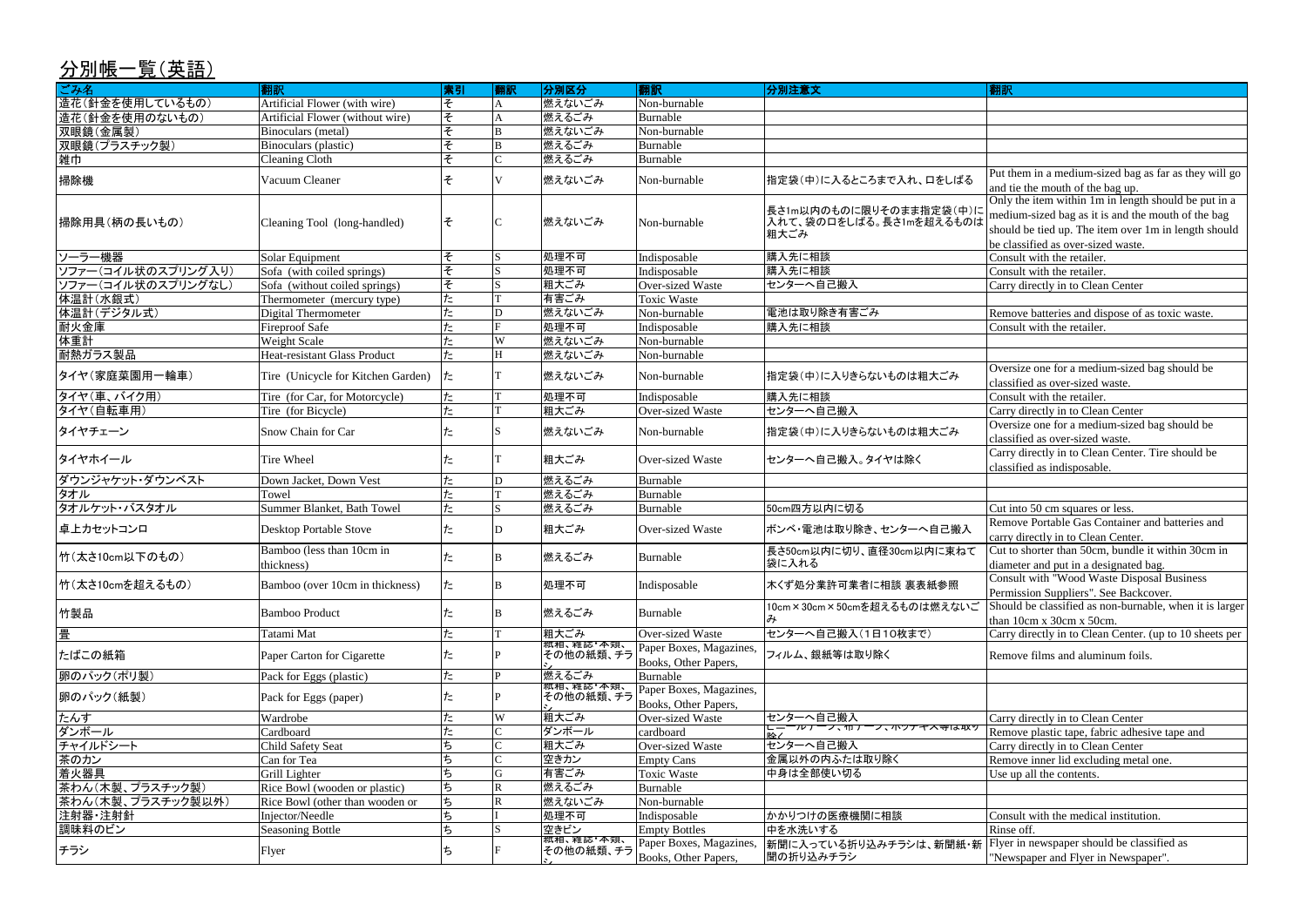Only the item within 1m in length should be put in a medium-sized bag as it is and the mouth of the bag should be tied up. The item over 1m in length should be classified as over-sized waste.

Carry directly in to Clean Center Consult with the retailer.

Carry directly in to Clean Center

Dirty clothes should be classified as burnable.

Oversize one for a medium-sized bag should be classified as over-sized waste. Remove batteries and dispose of as toxic waste. Carry directly in to Clean Center

Subject to the Home Appliance Recycling Law See p. Oversize one for a medium-sized bag should be

Remove electrical cord and carry directly in to Clean Oversize one for a medium-sized bag should be classified as over-sized waste.

Oversize one for a medium-sized bag should be classified as over-sized waste. Remove fluorescent lamp and dispose of as toxic waste. Oversize one for a medium-sized bag should be

classified as over-sized waste.

Remove batteries and dispose of as toxic waste.

Carry directly in to Clean Center Liquid item can be collected at 12 community centers in the city.

Oversize one for a medium-sized bag should be classified as over-sized waste.

Return to NTT as much as possible.

| $21711K$ $7L$ $\sqrt{111}$ |                                                  |                   |    |              |                         |                                 |                            |
|----------------------------|--------------------------------------------------|-------------------|----|--------------|-------------------------|---------------------------------|----------------------------|
| ごみ名                        | 翻訳                                               | 索引                | 翻訳 | <b> 分別区分</b> | 翻訳                      | 分別注意文                           | 翻訳                         |
|                            |                                                  |                   |    |              |                         |                                 | Only the item within 1m    |
|                            |                                                  |                   |    |              |                         | 長さ1m以内のものに限りそのまま指定袋(中)に         | medium-sized bag as it i   |
| 杖(金属製含む)                   | Cane (including metal)                           | っ                 |    | 燃えないごみ       | Non-burnable            | 入れて、袋の口をしばる。長さ1mを超えるもの<br>は粗大ごみ | should be tied up. The it  |
|                            |                                                  |                   |    |              |                         |                                 | be classified as over-size |
| 使い捨てカイロ                    | Disposable Heat Pad                              | っ                 | D  | 燃えるごみ        | Burnable                |                                 |                            |
| 使い捨てカメラ                    | Disposable Camera                                | っ                 | D  | 燃えるごみ        | <b>Burnable</b>         |                                 |                            |
| 漬け物石                       | Weight Stone                                     | っ                 | W  | 処理不可         | Indisposable            | 購入先に相談                          | Consult with the retailer. |
| <u>机<br/>土<br/>爪切り</u>     | Desk                                             | っ                 | D  | 粗大ごみ         | Over-sized Waste        | センターへ自己搬入                       | Carry directly in to Clear |
|                            | Soil                                             | っ                 |    | 処理不可         | Indisposable            | 購入先に相談                          | Consult with the retailer. |
|                            | Nail Clipper                                     | っ                 |    | 燃えないごみ       | Non-burnable            |                                 |                            |
| 釣り竿                        | <b>Fishing Rod</b>                               | っ                 |    | 粗大ごみ         | Over-sized Waste        | センターへ自己搬入                       | Carry directly in to Clear |
| 釣り用リール                     | <b>Fishing Reel</b>                              | っ                 |    | 燃えないごみ       | Non-burnable            |                                 |                            |
| 手洗い器(陶器製)                  | Wash Basin (ceramic)                             |                   | W  | 処理不可         | Indisposable            | 購入先に相談                          | Consult with the retailer. |
| Tシャツ                       | T-shirt                                          | て                 |    | 衣類           | Clothing                | 汚れているものは燃えるごみ                   | Dirty clothes should be o  |
| <b>DVD</b>                 | <b>DVD</b>                                       | て                 | D  | 燃えるごみ        | <b>Burnable</b>         |                                 |                            |
|                            |                                                  |                   |    |              |                         |                                 | Oversize one for a mediu   |
| DVDプレーヤー・レコーダー             | DVD Player, DVD Recorder                         | て                 | D  | 燃えないごみ       | Non-burnable            | 指定袋(中)に入りきらないものは粗大ごみ            | classified as over-sized v |
| デジタルカメラ                    | Digital Camera                                   | て                 | D  | 燃えないごみ       | Non-burnable            | 電池、バッテリーは取り除き有害ごみ               | Remove batteries and dis   |
| テーブル                       | Table                                            | て                 |    | 粗大ごみ         | Over-sized Waste        | センターへ自己搬入                       | Carry directly in to Clear |
| 鉄アレイ                       | Iron Dumbbells                                   | て                 |    | 燃えないごみ       | Non-burnable            |                                 |                            |
| 鉄骨·鉄柱·鉄板                   | Steel Frame, Steel Pole, Steel Plate             | て                 |    | 処理不可         | Indisposable            | 購入先に相談                          | Consult with the retailer. |
| テレビ                        | ΓV                                               | $\overline{\tau}$ |    | 処理不可         | Indisposable            | 家電リサイクル法対象 P.15参照               | Subject to the Home App    |
|                            |                                                  |                   |    |              |                         |                                 | Oversize one for a mediu   |
| テレビゲーム機                    | TV Game Machine                                  | て                 |    | 燃えないごみ       | Non-burnable            | 指定袋(中)に入りきらないものは粗大ごみ            | classified as over-sized v |
| 電気カミソリ                     | <b>Electric Razor</b>                            | て                 | E  | 燃えないごみ       | Non-burnable            | 電池、バッテリーは取り除き有害ごみ               | Remove batteries and dis   |
| 電気カーペット・電気毛布               | Electric Carpet, Electric blanket                | て                 | E  | 粗大ごみ         | Over-sized Waste        | 電気コードは取り除き、センターへ自己搬入            | Remove electrical cord a   |
|                            |                                                  |                   |    |              |                         |                                 | Oversize one for a mediu   |
| 電気コンロ                      | <b>Electric Stove</b>                            | て                 |    | 燃えないごみ       | Non-burnable            | 指定袋(中)に入りきらないものは粗大ごみ            | classified as over-sized v |
| 電気コード                      | Electric Cord                                    | て                 |    | 燃えないごみ       | Non-burnable            |                                 |                            |
|                            |                                                  |                   |    |              |                         |                                 | Oversize one for a mediu   |
| 電気スタンド                     | Desk Lamp                                        | て                 |    | 燃えないごみ       | Non-burnable            | 指定袋(中)に入りきらないものは粗大ごみ。蛍          | classified as over-sized v |
|                            |                                                  |                   |    |              |                         | 光灯ははずして有害ごみ                     | lamp and dispose of as to  |
|                            |                                                  |                   |    |              |                         |                                 | Oversize one for a mediu   |
| 電気ストーブ                     | <b>Electric Heater</b>                           | て                 |    | 燃えないごみ       | Non-burnable            | 指定袋(中)に入りきらないものは粗大ごみ            | classified as over-sized v |
| 電球                         | Light Bulb                                       | て                 |    | 有害ごみ         | <b>Toxic Waste</b>      |                                 |                            |
| 電子オルガン(1m四方未満のもの)          | Electronic Organ (smaller than $1 \text{ m}^2$ ) | て                 |    | 粗大ごみ         | Over-sized Waste        | センターへ自己搬入                       | Carry directly in to Clear |
| 電子オルガン(1m四方以上のもの)          | Electronic Organ (over $1 \text{ m}^2$ )         |                   |    | 処理不可         | Indisposable            | 購入先に相談                          | Consult with the retailer. |
| 電子辞書                       | <b>Electronic Dictionary</b>                     |                   |    | 燃えないごみ       | Non-burnable            | 電池、バッテリーは取り除き有害ごみ               | Remove batteries and dis   |
| 電磁調理器                      | Electromagnetic Cooker                           |                   |    | 粗大ごみ         | Over-sized Waste        | センターへ自己搬入                       | Carry directly in to Clear |
| 電子ピアノ(1m四方未満のもの)           | Electronic Piano (smaller than 1m <sup>2</sup> ) |                   |    | 粗大ごみ         | Over-sized Waste        | センターへ自己搬入                       | Carry directly in to Clear |
| 電子ピアノ(1m四方以上のもの)           | Electronic Piano (over 1m <sup>2</sup> )         |                   | Е  | 処理不可         | Indisposable            | 購入先に相談                          | Consult with the retailer. |
| 電子レンジ                      | Microwave Oven                                   |                   | M  | 粗大ごみ         | Over-sized Waste        | センターへ自己搬入                       | Carry directly in to Clear |
| 電卓                         | <b>Electronic Calculator</b>                     | τ                 |    | 燃えないごみ       | Non-burnable            | 電池、バッテリーは取り除き有害ごみ               | Remove batteries and dis   |
| 電池                         | <b>Battery</b>                                   |                   |    | 有害ごみ         | <b>Toxic Waste</b>      |                                 |                            |
| テント                        | Tent                                             | τ                 |    | 粗大ごみ         | Over-sized Waste        | センターへ自己搬入                       | Carry directly in to Clear |
| 天ぷら油(固めるか、布等にしみこませ         | Tempura Oil (solidified or soaked in             |                   |    |              |                         | 液体の状態のものは市内12カ所の公民館等で           | Liquid item can be colled  |
| たもの)                       | cloth)                                           |                   |    | 燃えるごみ        | Burnable                | の回収を行っています                      | in the city.               |
|                            |                                                  |                   |    |              |                         |                                 | Oversize one for a mediu   |
| 電話機(ファックス付きを含む)            | Telephone (including one with Fax)               | て                 |    | 燃えないごみ       | Non-burnable            | 指定袋(中)に入りきらないものは粗大ごみ            | classified as over-sized v |
|                            |                                                  |                   |    |              | Paper Boxes, Magazines, |                                 |                            |
| 電話帳                        | Phone Book                                       | て                 |    | その他の紙類、チラ    | Books, Other Papers,    | なるべくNTTへ返す                      | Return to NTT as much a    |
|                            |                                                  |                   |    |              | Paper Boxes, Magazines, |                                 |                            |
| トイレットペーパーの芯                | <b>Toilet Paper Core</b>                         |                   |    | その他の紙類、チラ    | Books, Other Papers,    |                                 |                            |
|                            |                                                  |                   |    |              |                         |                                 | Oversize one for a mediu   |
| 陶磁器                        | Ceramic                                          |                   |    | 燃えないごみ       | Non-burnable            | 指定袋(中)に入りきらないものは粗大ごみ            | classified as over-sized v |

Oversize one for a medium-sized bag should be classified as over-sized waste.

classified as over-sized waste.

Carry directly in to Clean Center

Remove batteries and dispose of as toxic waste.

Carry directly in to Clean Center

Carry directly in to Clean Center

Carry directly in to Clean Center

Remove batteries and dispose of as toxic waste.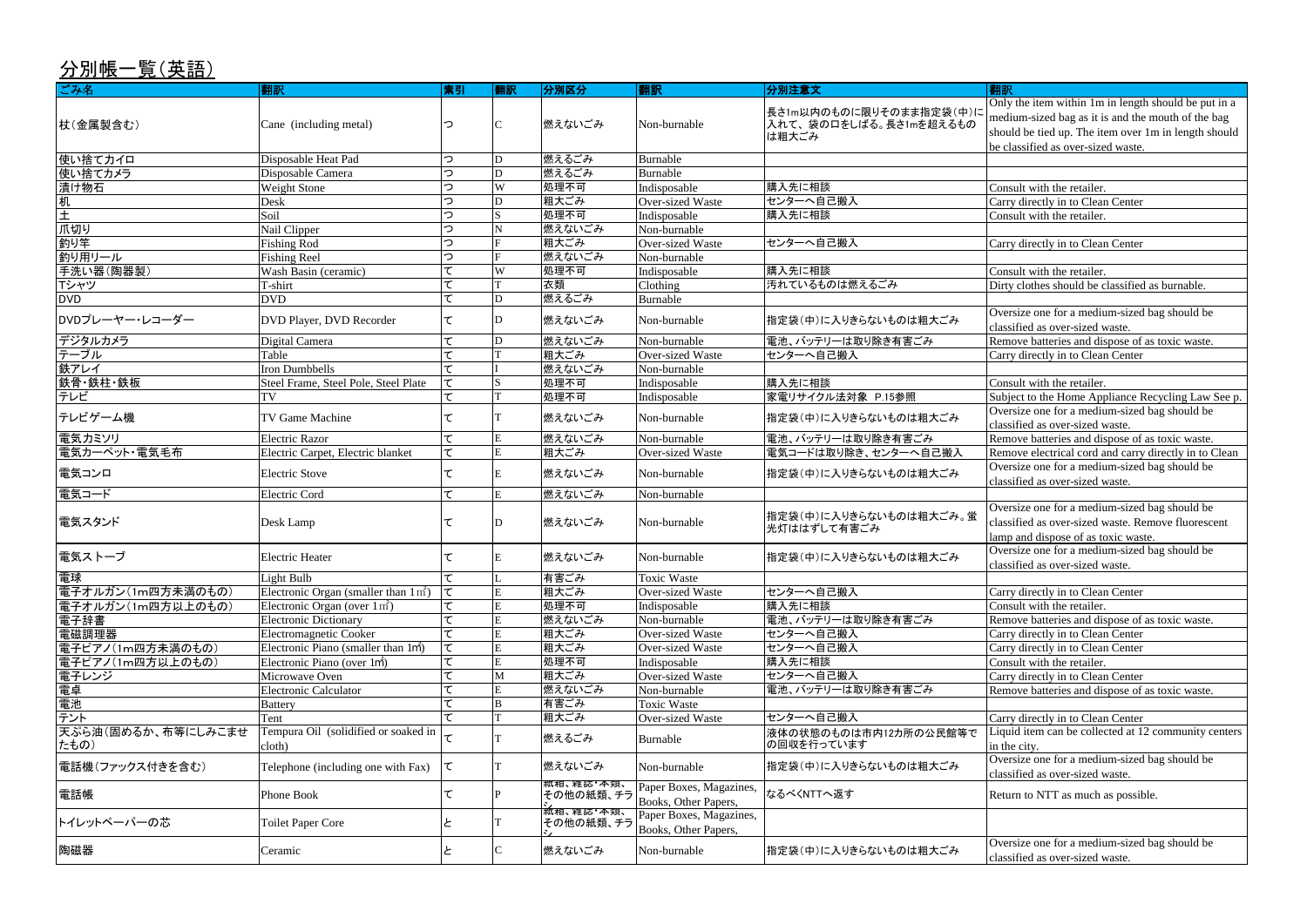Should be classified as non-burnable, when it is larger than 10cm x 30cm x 50cm.

Oversize one for a medium-sized bag should be

Oversize one for a medium-sized bag should be classified as over-sized waste.

Carry directly in to Clean Center

Oversize one for a medium-sized bag should be

classified as over-sized waste.

classified as over-sized waste. Consult with the retailer.

Rinse off. Metal lid should be classified as non-

Oversize one for a medium-sized bag should be classified as over-sized waste.

Rinse off. The Item with oil, compartment, deep bottom and the container of cup noodle and natto,

etc.should be classified as burnable.

Rinse off. Plastic lid should be classified as burnable. Dirty clothes should be classified as burnable.

Carry directly in to Clean Center<br>Consult with the retailer.

| ごみ名                | 翻訳                                    | 索引                  | 翻訳 | 分別区分                    | 翻訳                      | 分別注意文                                             | 翻訳                         |
|--------------------|---------------------------------------|---------------------|----|-------------------------|-------------------------|---------------------------------------------------|----------------------------|
| 籐製品                | <b>Rattan Product</b>                 |                     |    | 燃えるごみ                   | Burnable                | 10cm×30cm×50cmを超えるものは燃えないご                        | Should be classified as n  |
|                    |                                       |                     |    |                         |                         |                                                   | than $10cm x 30cm x 50c$   |
| 灯油                 | Kerosene                              | ط                   |    | 処理不可                    | Indisposable            | 購入先に相談                                            | Consult with the retailer. |
| トースター              | Toaster                               |                     |    | 燃えないごみ                  | Non-burnable            | 指定袋(中)に入りきらないものは粗大ごみ                              | Oversize one for a mediu   |
|                    |                                       |                     |    |                         |                         |                                                   | classified as over-sized v |
| 時計                 | Clock                                 |                     |    | 燃えないごみ                  | Non-burnable            | 指定袋(中)に入りきらないものは粗大ごみ                              | Oversize one for a mediu   |
|                    |                                       |                     |    |                         |                         |                                                   | classified as over-sized v |
| 特殊加工がされている紙        | Specially processed Paper             |                     |    | 燃えるごみ                   | Burnable                |                                                   |                            |
| 土砂                 | Earth and Sand                        |                     |    | 処理不可                    | Indisposable            | 購入先に相談                                            | Consult with the retailer. |
| トタン板(金属製・プラスチック製)  | Galvanized Iron Plate (metal or       | ط                   |    | 粗大ごみ                    | Over-sized Waste        | センターへ自己搬入                                         | Carry directly in to Clear |
| ドライヤー              | Hair Dryer                            |                     |    | 燃えないごみ                  | Non-burnable            | 指定袋(中)に入りきらないものは粗大ごみ                              | Oversize one for a mediu   |
|                    |                                       |                     |    |                         |                         |                                                   | classified as over-sized v |
| ドラム缶               | Drum                                  |                     |    | 処理不可                    | Indisposable            | 購入先に相談                                            | Consult with the retailer. |
| 塗料                 | Paint                                 |                     |    | 処理不可                    | Indisposable            | 購入先に相談                                            | Consult with the retailer. |
| 塗料のカン              | Paint can                             |                     |    | 燃えないごみ                  | Non-burnable            | 中身は全部使い切る                                         | Use up all the contents.   |
| ドリンク剤のビン           | Health drink bottle                   | ط                   |    | 空きビン                    | <b>Empty Bottles</b>    | 中を水洗いする。金属製のふたは燃えないごみ Rinse off. Metal lid shou   |                            |
|                    |                                       |                     |    |                         |                         | 水洗いする。油が付いているもの、仕切りがある                            | Rinse off. The Item with   |
| トレイ(白色の食品トレイ)      | Food Tray (white)                     |                     |    | 白色の食品トレイ                | White Food Trays        | もの、深底のもの、カップめん、納豆の容器など  bottom and the container  |                            |
|                    |                                       |                     |    |                         |                         | は燃えるごみ                                            | etc.should be classified a |
| トレイ(色もの、柄ものの食品トレイ) | Food Tray (colored or patterned)      | と                   |    | 燃えるごみ                   | Burnable                |                                                   |                            |
| ドレッシングのビン          | <b>Bottle for Dressing</b>            | ط                   |    | 空きビン                    | <b>Empty Bottles</b>    | <u> 中を小沈いりる。ノフスナツク裘のふだは燃んる</u>                    | Rinse off. Plastic lid sho |
| トレーナー              | Sweatshirt                            | ط                   |    | 衣類                      | Clothing                | 汚れているものは燃えるごみ                                     | Dirty clothes should be c  |
| 長ぐつ                | <b>Boots</b>                          |                     |    | 燃えるごみ                   | Burnable                |                                                   |                            |
| 流し台(ステンレス部分を除く)    | Sink (excluding stainless steel part) | な                   |    | 粗大ごみ                    | <b>Over-sized Waste</b> | センターへ自己搬入                                         | Carry directly in to Clear |
| 流し台(ステンレス製)        | Sink (stainless steel)                | な                   |    | 処理不可                    | Indisposable            | 購入先に相談                                            | Consult with the retailer. |
| 納豆の容器              | Natto container                       | な                   |    | 燃えるごみ                   | Burnable                |                                                   |                            |
| なべ                 | Pan                                   | な                   |    | 燃えないごみ                  | Non-burnable            |                                                   |                            |
| 生ごみ                | Garbage                               | な                   | G  | 燃えるごみ                   | Burnable                | 十分に水切りする                                          | Drain well                 |
| 生ごみ処理機器            |                                       |                     |    | 燃えないごみ                  |                         |                                                   | Oversize one for a mediu   |
|                    | Food Waste Disposer                   | な                   |    |                         | Non-burnable            | 指定袋(中)に入りきらないものは粗大ごみ                              | classified as over-sized v |
|                    |                                       |                     |    |                         |                         | 10cm×30cm×50cmを超えるものは燃えないご                        | Should be classified as n  |
| ぬいぐるみ              | <b>Stuffed Toy</b>                    | ぬ                   |    | 燃えるごみ                   | Burnable                |                                                   | than 10cm x 30cm x 50c     |
| ぬい針                | <b>Sewing Needle</b>                  | ぬ                   |    | 燃えないごみ                  | Non-burnable            | ふたつきのカンなどに入れ、「ぬい針入り」と表示 Put in a can with lid and |                            |
| 布テープ(粘着)           | Fabric Tape (Adhesive)                | s                   |    | 燃えるごみ                   | Burnable                |                                                   |                            |
| 布類                 | Clothing                              | ぬ                   |    | 燃えるごみ                   | Burnable                | 50cm四方以内に切る                                       | Cut into 50 cm squares of  |
| 粘土(紙粘土)            | Clay (Paper Clay)                     | ね                   |    | 燃えるごみ                   | Burnable                |                                                   |                            |
| 粘土(紙粘土以外)          | Clay (other than Paper Clay)          | ね                   |    | 燃えないごみ                  | Non-burnable            |                                                   |                            |
| 農機具                | Farm Equipment                        | $\sigma$            |    | 処理不可                    | Indisposable            | 購入先に相談                                            | Consult with the retailer. |
| 農薬などの薬品            | Chemicals such as Agricultural        | $\sigma$            |    | 処理不可                    | Indisposable            | 購入先に相談                                            | Consult with the retailer. |
| 農薬のビン              | <b>Agricultural Chemicals Bottle</b>  | $\overline{\Theta}$ |    | 燃えないごみ                  | Non-burnable            | 中身は全部使い切る                                         | Use up all the contents.   |
|                    |                                       |                     |    | 概相、雑誌・本親、<br> その他の紙類、チラ | Paper Boxes, Magazines, |                                                   |                            |
| ノート                | Notebook                              | の                   |    |                         | Books, Other Papers,    | ビニールコート紙のページは取り除く                                 | Remove the plastic-coate   |
| のりのカン              | Can for Dried Seaweed                 | $\sigma$            |    | 空きカン                    | <b>Empty Cans</b>       | 金属以外の内ふたは取り除く                                     | Remove inner lid exclud    |
| パーテーション            | Partition                             | は                   |    | 粗大ごみ                    | Over-sized Waste        | センターへ自己搬入                                         | Carry directly in to Clear |
| 灰                  | Ash                                   | は                   |    | 処理不可                    | Indisposable            |                                                   |                            |
| 廃油                 | Oil Waste                             | は                   |    | 処理不可                    | Indisposable            | 購入先に相談                                            | Consult with the retailer. |
|                    |                                       |                     |    | 祇相、稚誌・本親、<br>その他の紙類、チラ  | Paper Boxes, Magazines, |                                                   | Plastic-coated paper and   |
| はがき                | Postcard                              | は                   |    |                         | Books, Other Papers,    | ビニールコート紙・写真付きは燃えるごみ                               | should be classified as b  |
|                    |                                       |                     |    |                         |                         |                                                   | Oversize one for a mediu   |
| パイプ(塩化ビニール製)       | Pipe (vinyl chloride)                 | は                   |    | 燃えないごみ                  | Non-burnable            | 指定袋(中)に入りきらないものは粗大ごみ                              | classified as over-sized v |
|                    |                                       |                     |    |                         |                         |                                                   | Oversize one for a mediu   |
| パイプ(塩化ビニール製以外)     | Pipe (other than vinyl chloride)      | は                   |    | 燃えないごみ                  | Non-burnable            | 指定袋(中)に入りきらないものは粗大ごみ                              | classified as over sized v |

Plastic-coated paper and one with photo should be classified as burnable.

Oversize one for a medium-sized bag should be classified as over-sized waste.

Oversize one for a medium-sized bag should be

classified as over-sized waste. バインダー インディスク Binder インプレート Binder インピュート B はんじょう おうしょう Burnable 全属部分は取り除く Remove the metallic parts.

Should be classified as non-burnable, when it is larger than 10cm x 30cm x 50cm.

 $\bar{\mathbf{\bar{R}}}$  Put in a can with lid and specify "Sewing Needles".

Cut into 50 cm squares or less.

Remove the plastic-coated pages.

Remove inner lid excluding metal one. Carry directly in to Clean Center

バケツ(金属製) Bucket (metal) <sup>は</sup> <sup>B</sup> 燃えないごみ Non-burnable 指定袋(中)に入りきらないものは粗大ごみ Oversize one for a medium-sized bag should be classified as over-sized waste.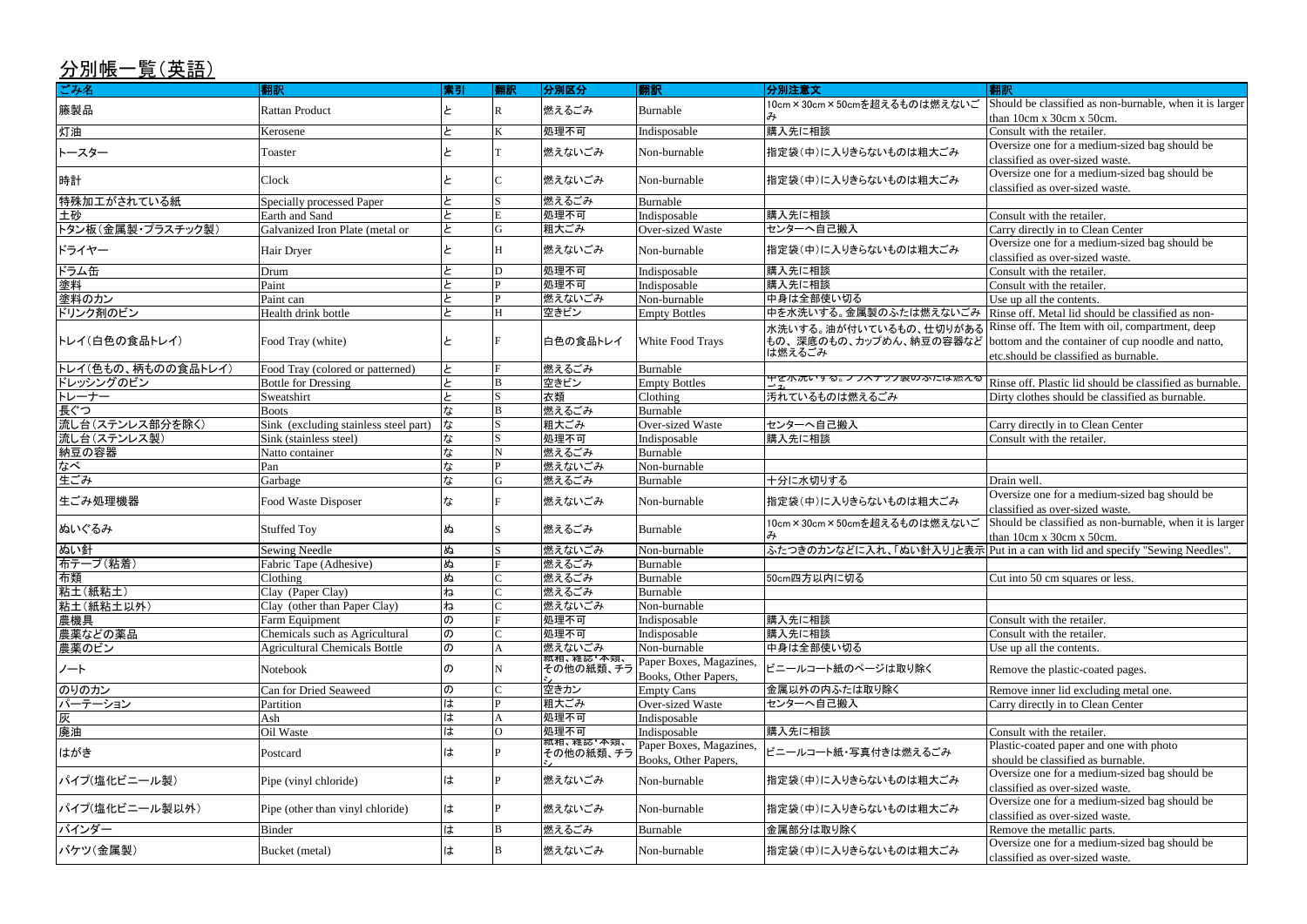medium-sized bag as it is and the mouth of the bag should be tied up. The item over 1m in length should be classified as over-sized waste. Cut into small pieces and put in a bag.

Should be classified as non-burnable, when it is larger than 10cm x 30cm x 50cm. Cut into 50 cm squares or less. Cut into 50 cm squares or less. Item for PC Recycle. See p. 16. Consult with the retailer. Remove larger metallic parts. Consult with the retailer. Only the item within 1m in length should be put in a

Consult with the retailer. If battery can be removed, the main body should be classified as non-burnable.

Put in a can with lid and specify "Needle included".

Carry directly in to Clean Center

Dirty clothes should be classified as burnable.

Remove the plastic-coated pages.

Consult with the retailer.

Remove larger metallic parts.

Remove batteries and dispose of as toxic waste. Remove batteries and dispose of as toxic waste.

Oversize one for a medium-sized bag should be classified as over-sized waste.

Cut to shorter than 50cm.

Rinse off. Return to liquor shop as much as possible.

Use up all the contents. Use up all the contents.

Consume up and rinse off.

| ごみ名                                | 翻訳                                                                 | 索引                        | 翻訳           | 分別区分      | 翻訳                                              | 分別注意文                                                      | 翻訳                                                |
|------------------------------------|--------------------------------------------------------------------|---------------------------|--------------|-----------|-------------------------------------------------|------------------------------------------------------------|---------------------------------------------------|
| バケツ(プラスチック製)                       | Bucket (plastic)                                                   | は                         | B            | 燃えるごみ     | Burnable                                        | 10cm×30cm×50cmを超えるものは燃えないご                                 | Should be<br>than 10cn                            |
| バスタオル                              | <b>Bath Towel</b>                                                  | ١Ħ                        | B            | 燃えるごみ     | Burnable                                        | 50cm四方以内に切る                                                | Cut into 5                                        |
| バスマット(足ふき用・浴室内用)                   | Bath Mat (for wiping feet, for use in<br>the bathroom)             | は                         | B            | 燃えるごみ     | Burnable                                        | 50cm四方以内に切る                                                | Cut into 5                                        |
| パソコン(デスクトップ型、ノート型)                 | PC(Desk-top, Note)                                                 | は                         |              | 処理不可      | Indisposable                                    | パソコンリサイクル対象 P.16参照                                         | Item for F                                        |
| 発炎筒·発火物                            | Smoke Pot, Ignitables                                              | は                         |              | 処理不可      | Indisposable                                    | 購入先に相談                                                     | Consult w                                         |
| バッグ                                | Bag                                                                | は                         | B            | 燃えるごみ     | Burnable                                        | 大きい金具は取り除く                                                 | Remove 1                                          |
| バッテリー(車両用)                         | Battery (for vehicle)                                              | $\overline{\overline{t}}$ | B            | 処理不可      | Indisposable                                    | 購入先に相談                                                     | Consult w                                         |
| バッテリー(電気製品用)                       | Battery (for electrical product)                                   | は                         | B            | 有害ごみ      | <b>Toxic Waste</b>                              |                                                            |                                                   |
| バット(金属製・木製)                        | Bat (metal or wooden)                                              | は                         | ΙB           | 燃えないごみ    | Non-burnable                                    | 長さ1m以内のものに限りそのまま指定袋(中)に<br>入れて、袋の口をしばる。長さ1mを超えるもの<br>は粗大ごみ | Only the i<br>medium-s<br>should be<br>be classif |
| 発泡スチロール                            | Styrofoam                                                          | は                         |              | 燃えるごみ     | Burnable                                        | 細かくして袋に入れる                                                 | Cut into s                                        |
| 花火(使用済み)                           | Fireworks (used)                                                   | は                         |              | 燃えるごみ     | Burnable                                        |                                                            |                                                   |
| 花火(未使用)                            | Fireworks (unused)                                                 | $\overline{\overline{t}}$ |              | 処理不可      | Indisposable                                    | 購入先に相談                                                     | Consult w                                         |
| 歯ブラシ(電動式)                          | Toothbrush (electric)                                              | は                         |              | 有害ごみ      | <b>Toxic Waste</b>                              | 電池、バッテリーが取り除けるものは本体は燃え<br>ないごみ                             | If battery<br>classified                          |
| 歯ブラシ(電動式以外)                        | Toothbrush (non-electric)                                          | は                         |              | 燃えるごみ     | Burnable                                        |                                                            |                                                   |
| 針                                  | Needle                                                             | は                         |              | 燃えないごみ    | Non-burnable                                    | ふたつきのカンなどに入れ、「針入り」と表示する Put in a c                         |                                                   |
| 針金                                 | Wire                                                               | は                         | W            | 燃えないごみ    | Non-burnable                                    |                                                            |                                                   |
| ハロゲンヒーター                           | Halogen Heater                                                     | $\overline{1}$            | H            | 粗大ごみ      | Over-sized Waste                                | センターへ自己搬入                                                  | Carry dire                                        |
| ハンガー(木製、プラスチック製)                   | Hanger (wooden or plastic)                                         | は                         | H            | 燃えるごみ     | Burnable                                        |                                                            |                                                   |
| ハンガー(木製、プラスチック製以外)                 | Hanger (other than wooden or                                       | せ                         | <b>H</b>     | 燃えないごみ    | Non-burnable                                    |                                                            |                                                   |
| はんてん(祭り用)                          | Hanten (Short Coat for Festival)                                   | lt                        | IH.          | 衣類        | Clothing                                        | 汚れているものは燃えるごみ                                              | Dirty clot                                        |
| はんてん(綿入り)                          | Cotton-filled Hanten (Cotton-filled<br>Short Coat)                 | は                         |              | 燃えるごみ     | Burnable                                        |                                                            |                                                   |
| パンフレット                             | Pamphlet                                                           | は                         |              | その他の紙類、チラ | Paper Boxes, Magazines,<br>Books, Other Papers, | ビニールコート紙のページは取り除く                                          | Remove t                                          |
| ピアノ                                | Piano                                                              | $\Omega$                  | D            | 処理不可      | Indisposable                                    | 購入先に相談                                                     | Consult w                                         |
| 皮革製品(かばん・靴・ベルト・ランドセ<br>ルなど)        | Leather Product (Bag, Shoes, Belt,<br>School bag, etc.)            | ひ                         |              | 燃えるごみ     | Burnable                                        | 大きい金具は取り除く                                                 | Remove 1                                          |
| ひげそり                               | Razor                                                              | ひ                         | $\mathbb{R}$ | 燃えないごみ    | Non-burnable                                    | 電池、バッテリーは取り除き有害ごみ                                          | Remove b                                          |
| ビデオカメラ                             | Video Camera                                                       | U                         | IV           | 燃えないごみ    | Non-burnable                                    | 電池、バッテリーは取り除き有害ごみ                                          | Remove b                                          |
| ビデオテープ                             | Video Tape                                                         | $\overline{v}$            | V            | 燃えるごみ     | Burnable                                        |                                                            |                                                   |
| ビデオデッキ                             | Video Cassette Recorder                                            | ひ                         | V            | 燃えないごみ    | Non-burnable                                    | 指定袋(中)に入りきらないものは粗大ごみ                                       | Oversize<br>classified                            |
| ビニールコート紙                           | Plastic-coated Paper                                               | ひ                         |              | 燃えるごみ     | Burnable                                        |                                                            |                                                   |
| ビニール袋                              | Plastic Bag                                                        | $\Lambda$                 |              | 燃えるごみ     | Burnable                                        |                                                            |                                                   |
| ビニールテープ                            | Plastic Tape                                                       | ひ                         |              | 燃えるごみ     | Burnable                                        |                                                            |                                                   |
| ひも                                 | String                                                             | ひ                         |              | 燃えるごみ     | Burnable                                        | 長さ50cm以内に切る                                                | Cut to sho                                        |
| ビン(一升ビン・ビールビン)                     | Bottle (1.8-litre bottle, for beer)                                | ひ                         | B            | 空きビン      | <b>Empty Bottles</b>                            | 中を水洗いする。なるべく酒屋等へ返す                                         | Rinse off.                                        |
| ビン(飲料用・コーヒー・酒類用・ドリンク<br> 剤)        | Bottle (for beverage, coffee, alcoholic<br>beverage, health drink) |                           |              | 空きビン      | <b>Empty Bottles</b>                            | 中を水洗いする                                                    | Rinse off.                                        |
| ビン(果実酒容器・リカービン)                    | Bottle (fruit wine container, liquor                               | ひ                         | B            | 燃えないごみ    | Non-burnable                                    | 中身は全部使い切る                                                  | Use up al                                         |
| ビン(化粧品)                            | Bottle (for cosmetics)                                             | $\mathcal{D}$             |              | 燃えないごみ    | Non-burnable                                    | 中身は全部使い切る                                                  | Use up al                                         |
| ビン(酒類用・ジャム)                        | Bottle (for alcoholic beverage or jam) $\upsilon$                  |                           | B            | 空きビン      | <b>Empty Bottles</b>                            | 中を水洗いする                                                    | Rinse off.                                        |
| ビン(調味料・ドレッシングのビン・飲み<br><u> 薬用)</u> | Bottle (for seasoning, dressing,<br>medicine)                      | ひ                         | B            | 空きビン      | <b>Empty Bottles</b>                            | 中を水洗いする                                                    | Rinse off.                                        |
| ビン(農薬)                             | Bottle (for agricultural chemicals)                                | $\mathfrak{D}$            | B            | 燃えないごみ    | Non-burnable                                    | 使い切って、中を水洗いする                                              | Consume                                           |
| ビン(割れたもの)                          | <b>Broken Bottle</b>                                               | ひ                         | B            | 燃えないごみ    | Non-burnable                                    | 厚紙に包むなどして、指定袋が破れないように<br>し、「割れたビン」と表示する                    | Wrap witl<br>from bein                            |
| ファンヒーター                            | Fan Heater                                                         | ふ                         |              | 粗大ごみ      | Over-sized Waste                                | 燃料は空にし、電池を取り除き、センターへ自己<br>搬入                               | Empty the<br>Carry dir                            |

Wrap with cardboard to prevent a designated bag from being torn, and label it as "Broken Bottle".

Empty the fuel and remove batteries.

Carry directly in to Clean Center.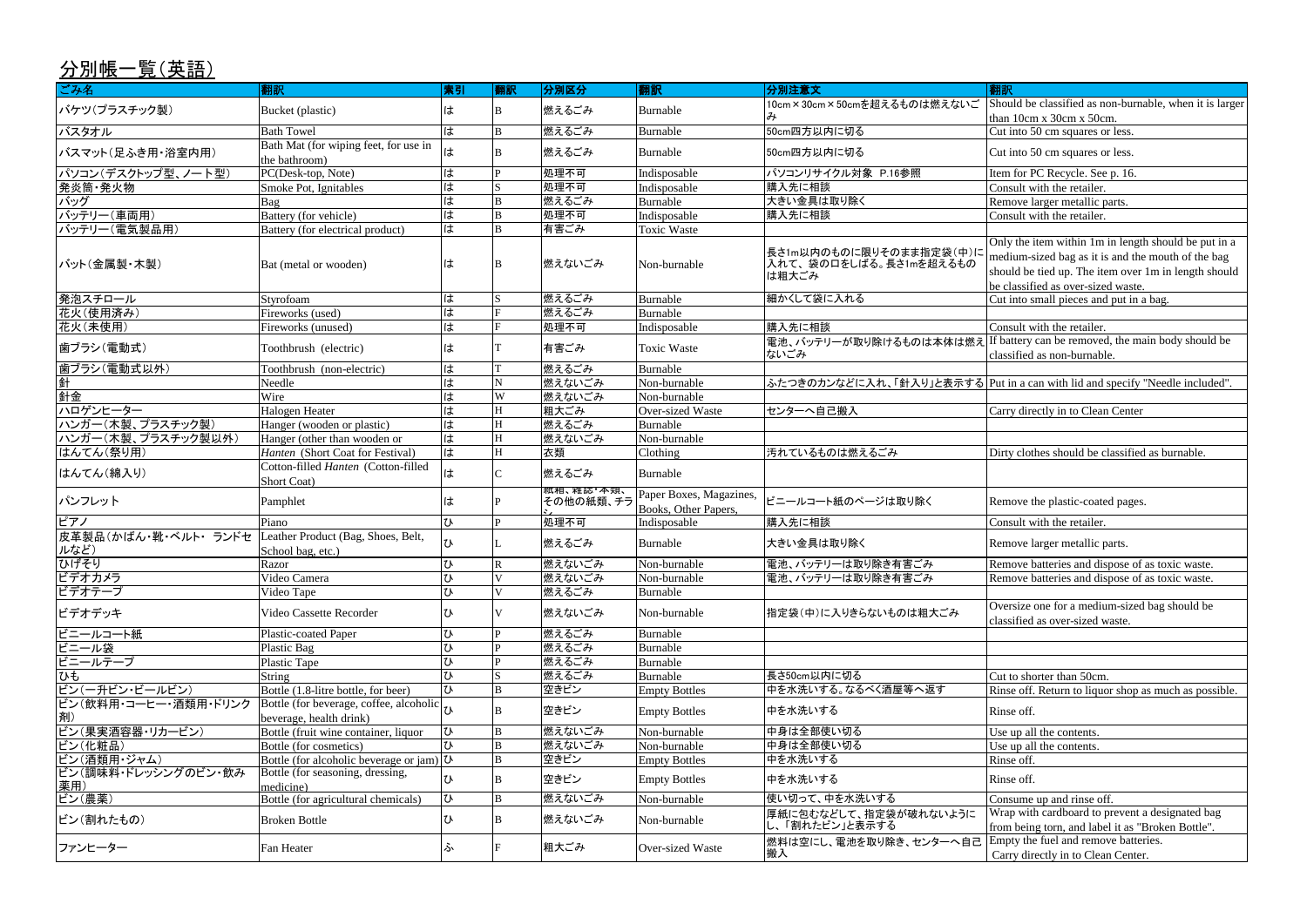Subject to the Home Appliance Recycling Law See p. Should be classified as non-burnable, when it is larger than 10cm x 30cm x 50cm.

Subject to the Home Appliance Recycling Law See p. Carry directly in to Clean Center

Oversize one for a medium-sized bag should be classified as over-sized waste.

Oversize one for a medium-sized bag should be classified as over-sized waste.

Cut into 50 cm squares or less.

Oversize one for a medium-sized bag should be classified as over-sized waste.

Dirty clothes should be classified as burnable.<br>Consult with the retailer.

Carry directly in to Clean Center

Carry directly in to Clean Center. Mattress with coiled springs should be indisposable.

Should be classified as non-burnable, when it is larger than 10cm x 30cm x 50cm.

Carry directly in to Clean Center Cut to shorter than 50cm and remove rather larger metal fittings.

Oversize one for a medium-sized bag should be classified as over-sized waste.

Carry directly in to Clean Center. Tire should be classified as indisposable. Consult with the retailer.

| ごみ名                | 翻訳                                                 | 索引                      | 翻訳             | 分別区分                                                | 翻訳                                              | 分別注意文                                                                             | 翻訳                                                       |
|--------------------|----------------------------------------------------|-------------------------|----------------|-----------------------------------------------------|-------------------------------------------------|-----------------------------------------------------------------------------------|----------------------------------------------------------|
| 封筒                 | Envelope                                           | ふ                       | E              | <mark>弒相、⁄稚誌"</mark> 本 <mark>狽、</mark><br>その他の紙類、チラ | Paper Boxes, Magazines,<br>Books, Other Papers, | セロハンは取り除く                                                                         | Remove cellophane.                                       |
| プール(ビニール製)         | Swimming Pool (vinyl)                              | ふ                       |                | 燃えるごみ                                               | Burnable                                        | 50cm四方以内に切る                                                                       | Cut into 50 cm squares o                                 |
| フォーク(木製・プラスチック製)   | Fork (wooden or plastic)                           | ふ                       |                | 燃えるごみ                                               | Burnable                                        |                                                                                   |                                                          |
| フォーク(木製・プラスチック製以外) | Fork (other than wooden or plastic)                | ふ                       | F              | 燃えないごみ                                              | Non-burnable                                    |                                                                                   |                                                          |
| ふた(金属製)            | Lid (metal)                                        | ふ                       |                | 燃えないごみ                                              | Non-burnable                                    |                                                                                   |                                                          |
| ふた(プラスチック製)        | Lid (plastic)                                      | ふ                       |                | 燃えるごみ                                               | Burnable                                        |                                                                                   |                                                          |
| ふとん                | Futon (bedding)                                    | ふ                       |                | 粗大ごみ                                                | <b>Over-sized Waste</b>                         | センターへ自己搬入                                                                         | Carry directly in to Clear                               |
| ふとん挟み(プラスチック製)     | Futon Pincer (plastic)                             | ふ                       |                | 燃えるごみ                                               | Burnable                                        |                                                                                   |                                                          |
| フライパン              | <b>Frying Pan</b>                                  | ふ                       |                | 燃えないごみ                                              | Non-burnable                                    |                                                                                   |                                                          |
| ブラウン管テレビ           | Cathode Ray Tube TV                                | ふ                       |                | 処理不可                                                | Indisposable                                    | 家電リサイクル法対象 P.15参照                                                                 | Subject to the Home App                                  |
| プラスチック製品           | <b>Plastic Product</b>                             | ふ                       |                | 燃えるごみ                                               | Burnable                                        | 10cm×30cm×50cmを超えるものは燃えないご<br>み                                                   | Should be classified as n<br>than 10cm x 30cm x 50c      |
| プラズマテレビ            | Plasma TV                                          | ふ                       | P              | 処理不可                                                | Indisposable                                    | 家電リサイクル法対象 P.15参照                                                                 | Subject to the Home App                                  |
| ブランコ(家庭で使用したもの)    | Swing (home use)                                   | ふ                       |                | 粗大ごみ                                                | Over-sized Waste                                | センターへ自己搬入                                                                         | Carry directly in to Clear                               |
| プランター(せともの・陶器製)    | Garden Planter (crockery or pottery)               | ふ                       | G              | 燃えないごみ                                              | Non-burnable                                    | 指定袋(中)に入りきらないものは粗大ごみ                                                              | Oversize one for a mediu<br>classified as over-sized v   |
| プランター(プラスチック製)     | Garden Planter (plastic)                           | ふ                       | G              | 燃えるごみ                                               | Burnable                                        | 10cm×30cm×50cmを超えるものは燃えないご                                                        | Should be classified as n<br>than 10cm x 30cm x 50c      |
| プリンター              | Printer                                            | ふ                       |                | 燃えないごみ                                              | Non-burnable                                    | 指定袋(中)に入りきらないものは粗大ごみ                                                              | Oversize one for a mediu<br>classified as over-sized v   |
| ブルーシート             | <b>Blue Tarpaulin</b>                              | ふ                       | B              | 燃えるごみ                                               | Burnable                                        | 50cm四方以内に切る                                                                       | Cut into 50 cm squares o                                 |
| ブルーレイディスク          | <b>Blu-ray Disc</b>                                | ふ                       | B              | 燃えるごみ                                               | Burnable                                        |                                                                                   |                                                          |
| ブルーレイプレーヤー・レコーダー   | Blu-ray player, Blu-ray Recorder                   | ふ                       | ΙB             | 燃えないごみ                                              | Non-burnable                                    | 指定袋(中)に入りきらないものは粗大ごみ                                                              | Oversize one for a mediu<br>classified as over-sized v   |
| 古着                 | Old Clothes                                        | ふ                       | $\overline{O}$ | 衣類                                                  | Clothing                                        | 汚れているものは燃えるごみ                                                                     | Dirty clothes should be o                                |
| ふろ釜                | <b>Bath Boiler</b>                                 | ふ                       | B              | 処理不可                                                | Indisposable                                    | 購入先に相談                                                                            | Consult with the retailer.                               |
| ブロック(コンクリート・レンガ)   | Block (concrete or brick)                          | ふ                       | B              | 処理不可                                                | Indisposable                                    | 購入先に相談                                                                            | Consult with the retailer.                               |
| ふろのフタ              | <b>Bathtub Lid</b>                                 | ふ                       | B              | 粗大ごみ                                                | Over-sized Waste                                | センターへ自己搬入                                                                         | Carry directly in to Clear                               |
| ベッド                | <b>Bed</b>                                         | $\sim$                  | IВ             | 粗大ごみ                                                | Over-sized Waste                                | センターへ自己搬入。 コイル状のスプリング入り<br>マットレスは処理不可                                             | Carry directly in to Clear<br>springs should be indisp   |
| ペットのトイレ砂(紙加工品)     | Litter Sand for Pet(processed paper)               | $\sim$                  |                | 燃えるごみ                                               | Burnable                                        |                                                                                   |                                                          |
| ペットのトイレ砂(紙加工品以外)   | Litter Sand for Pet(other than<br>processed paper) | $\widehat{\phantom{1}}$ |                | 処理不可                                                | Indisposable                                    | 購入先に相談                                                                            | Consult with the retailer.                               |
| ペットボトル(飲料用)        | Plastic Bottle (for beverage)                      | $\sim$                  | IP.            | ペットボトル                                              | <b>Plastic Bottles</b>                          | わいこ、キャッフ、外側のフィルムをはりして出る Remove lid, cap, and out<br>水洗いする。つぶさない。油を入れたものは燃<br>ラスゴエ | crush. The item with oil                                 |
| ペットボトル(ウォーターサーバー用) | Plastic Bottle (for water dispenser)               | $\sim$                  | IP.            | 燃えるごみ                                               | Burnable                                        |                                                                                   |                                                          |
| ペットボトル(酒類用)        | Plastic Bottle (for alcoholic<br>beverage)         | $\hat{\phantom{1}}$     |                | ペットボトル                                              | <b>Plastic Bottles</b>                          | ふた、キャツノ、外側のノイルムをはすして甲を<br>水洗いする。つぶさない。油を入れたものは燃                                   | Remove lid, cap, and out<br>crush. The item with oil     |
| ペットボトル(しょうゆ用)      | Plastic Bottle (for soy source)                    | $\sim$                  |                | ペットボトル                                              | <b>Plastic Bottles</b>                          | またご科ャッフ、外側のフィルムをはりして出を<br>水洗いする。つぶさない。油を入れたものは燃<br>ラスゴム                           | Remove lid, cap, and out<br>crush. The item with oil     |
| ペットボトル(ソース用)       | Plastic Bottle (for source)                        | $\widehat{\phantom{1}}$ | P              | 燃えるごみ                                               | Burnable                                        |                                                                                   |                                                          |
| ベビーカー              | Stroller                                           | $\widehat{\phantom{1}}$ |                | 粗大ごみ                                                | <b>Over-sized Waste</b>                         | センターへ自己搬入                                                                         | Carry directly in to Clear                               |
| ベルト(皮革製品)          | Belt (leather)                                     | $\widehat{\phantom{1}}$ | ΙB             | 燃えるごみ                                               | Burnable                                        | 50cm以内に切って、大きい金具は取り除く                                                             | Cut to shorter than 50cm<br>metal fittings.              |
| ヘルメット              | Helmet                                             | $\widehat{\phantom{1}}$ | IН             | 燃えないごみ                                              | Non-burnable                                    |                                                                                   |                                                          |
| 便器                 | Toilet                                             | $\sim$                  |                | 処理不可                                                | Indisposable                                    | 購入先に相談                                                                            | Consult with the retailer.                               |
| ペンキなどの液体           | Liquid such as Paint                               | $\widehat{\phantom{1}}$ |                | 処理不可                                                | Indisposable                                    | 購入先に相談                                                                            | Consult with the retailer.                               |
| 便座                 | <b>Toilet Seat</b>                                 | $\widehat{\phantom{1}}$ |                | 燃えないごみ                                              | Non-burnable                                    | 指定袋(中)に入りきらないものは粗大ごみ                                                              | Oversize one for a mediu<br>classified as over-sized v   |
| ペンキのカン             | Can for Paint                                      | $\widehat{\phantom{1}}$ |                | 燃えないごみ                                              | Non-burnable                                    | 中身は全部使い切る                                                                         | Use up all the contents.                                 |
| 便座力バー              | <b>Toilet Lid</b>                                  | $\sim$                  |                | 燃えるごみ                                               | Burnable                                        |                                                                                   |                                                          |
| ホイール(自動車・オートバイ用)   | Wheel (for automobile, for<br>motorcycle)          | ほ                       | W              | 粗大ごみ                                                | Over-sized Waste                                | センターへ自己搬入。タイヤは除く                                                                  | Carry directly in to Clear<br>classified as indisposable |
| ボイラー               | Boiler                                             | ほ                       | B              | 処理不可                                                | Indisposable                                    | 購入先に相談                                                                            | Consult with the retailer.                               |
|                    |                                                    |                         |                |                                                     |                                                 |                                                                                   |                                                          |

Cut into 50 cm squares or less.

### **Fully in to Clean Center**

Remove lid, cap, and outer film and rinse off. Don't crush. The item with oil in it should be classified as

Remove lid, cap, and outer film and rinse off. Don't crush. The item with oil in it should be classified as Remove lid, cap, and outer film and rinse off. Don't crush. The item with oil in it should be classified as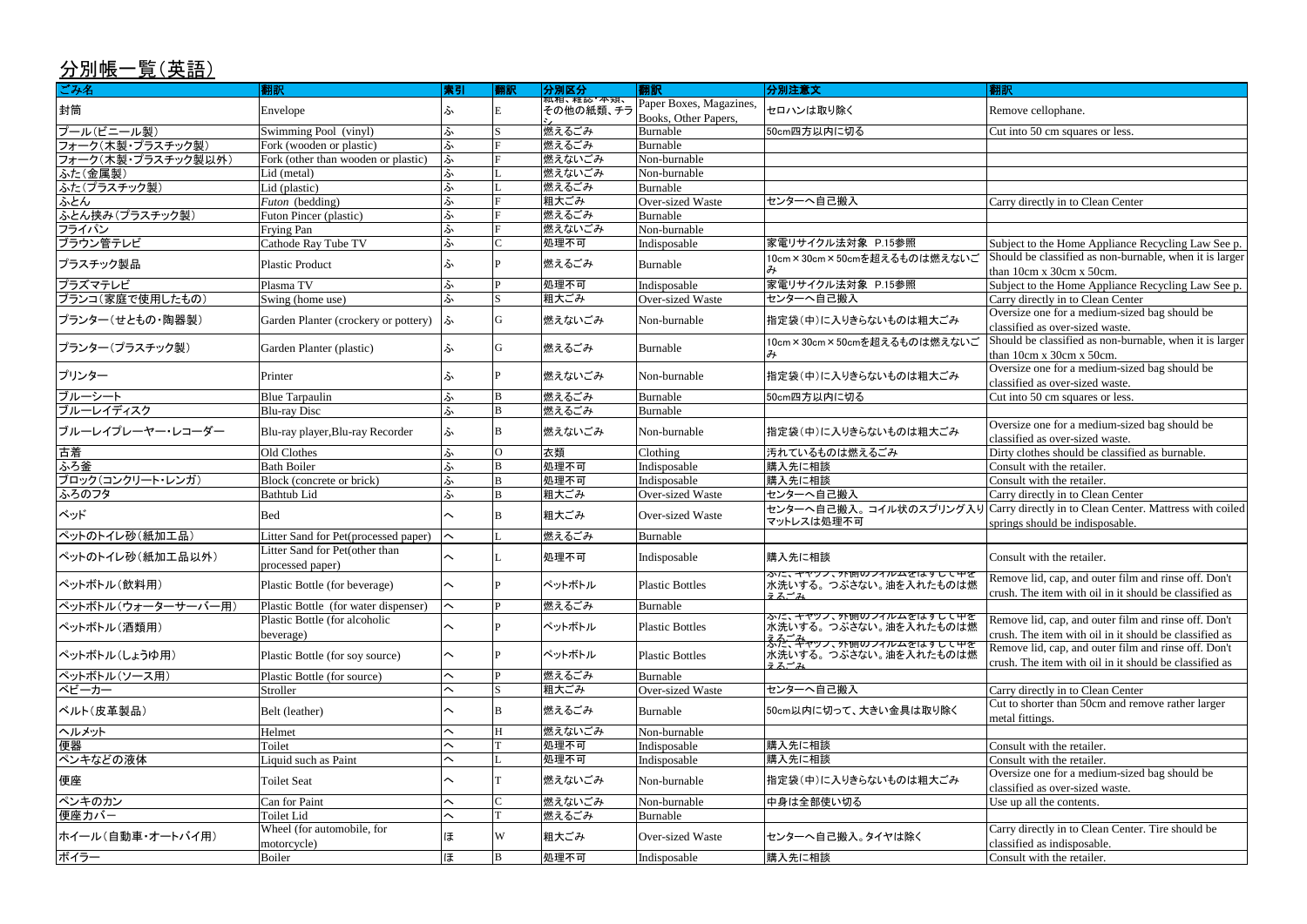Oversize one for a medium-sized bag should be classified as over-sized waste.

Only the item within 1m in length should be put in a medium-sized bag as it is and the mouth of the bag should be tied up. The item over 1m in length should be classified as over-sized waste.

Wrap blade with newspaper or cloth.

Consult with the retailer. Cut to shorter than 50cm.

Carry directly in to Clean Center

Plastic-coated paper should be classified as burnable.

Oversize one for a medium-sized bag should be

Should be classified as non-burnable, when it is larger than 10cm x 30cm x 50cm.

Oversize one for a medium-sized bag should be

Consult with the retailer. Should be classified as non-burnable, when it is larger

**Oversize one for a medium-sized bag should be** classified as over-sized waste.

Carry directly in to Clean Center

Consult with the retailer. Carry directly in to Clean Center

classified as over-sized waste.

Oversize one for a medium-sized bag should be

classified as over-sized waste. Should be classified as non-burnable, when it is larger

| ごみ名                                           | 翻訳                                                                     | 索引 | 翻訳           | 分別区分                     | 翻訳                                              | 分別注意文                                                      | 翻訳                                                                                                              |
|-----------------------------------------------|------------------------------------------------------------------------|----|--------------|--------------------------|-------------------------------------------------|------------------------------------------------------------|-----------------------------------------------------------------------------------------------------------------|
| 望遠鏡                                           | Telescope                                                              | ほ  |              | 燃えないごみ                   | Non-burnable                                    | 指定袋(中)に入りきらないものは粗大ごみ                                       | Oversize one for a mediu<br>classified as over-sized v                                                          |
| 箒                                             | <b>Broom</b>                                                           | ほ  | B            | 燃えないごみ                   | Non-burnable                                    | 長さ1m以内のものに限りそのまま指定袋(中)に<br>入れて、袋の口をしばる。長さ1mを超えるもの<br>は粗大ごみ | Only the item within 1m<br>medium-sized bag as it is<br>should be tied up. The it<br>be classified as over-size |
| 帽子                                            | Hat                                                                    | ほ  | H            | 燃えるごみ                    | Burnable                                        |                                                            |                                                                                                                 |
| 包装紙                                           | <b>Wrapping Paper</b>                                                  | ほ  | W            | (机相、(稚誌 人知,<br>その他の紙類、チラ | Paper Boxes, Magazines,<br>Books, Other Papers, | セロハンテープ等は取り除く                                              | Remove the plastic tape.                                                                                        |
| 包丁                                            | Kitchen Knife                                                          | ほ  |              | 燃えないごみ                   | Non-burnable                                    | 刃の部分は布または新聞紙等でくるむ                                          | Wrap blade with newspa                                                                                          |
| ボウリングのボール                                     | <b>Bowling Ball</b>                                                    | ほ  | B            | 処理不可                     | Indisposable                                    | 購入先に相談                                                     | Consult with the retailer.                                                                                      |
| ホース(ゴムホース・ビニールホース)                            | Hose (rubber or plastic)                                               | ほ  | H            | 燃えるごみ                    | Burnable                                        | 長さ50cm以内に切る                                                | Cut to shorter than 50cm                                                                                        |
| ポール(サッカー・テニス・野球など)                            | Ball (for soccer, tennis, baseball, etc.)   <b>E</b>                   |    | B            | 燃えるごみ                    | Burnable                                        | 空気を抜けるものは抜く                                                | Deflate if possible.                                                                                            |
| ボールペン                                         | <b>Ballpoint Pen</b>                                                   | ほ  | B            | 燃えるごみ                    | Burnable                                        |                                                            |                                                                                                                 |
| 木刀・竹刀                                         | Wooden Sword, Bamboo Sword                                             | ほ  | W            | 粗大ごみ                     | <b>Over-sized Waste</b>                         | センターへ自己搬入                                                  | Carry directly in to Clear                                                                                      |
| ポスター                                          | Poster                                                                 | ほ  |              |                          | Paper Boxes, Magazines,<br>Books, Other Papers, | ビニールコート紙のものは燃えるごみ                                          | Plastic-coated paper sho                                                                                        |
| かアンス只かり表<br>フフスナツフ表 木                         | Button (shell, plastic, wooden)                                        | ほ  | B            | 燃えるごみ                    | Burnable                                        |                                                            |                                                                                                                 |
| ボタン(貝がら製・プラスチック製・木製<br>以外)                    | Button (other than shell, plastic,<br>wooden)                          | ほ  | B            | 燃えないごみ                   | Non-burnable                                    |                                                            |                                                                                                                 |
| ボタン電池                                         | <b>Button Battery</b>                                                  | ほ  | B            | 有害ごみ                     | <b>Toxic Waste</b>                              |                                                            |                                                                                                                 |
| ホッチキス                                         | <b>Stapler</b>                                                         | ほ  |              | 燃えないごみ                   | Non-burnable                                    |                                                            |                                                                                                                 |
| ポット                                           | Teapot                                                                 | ほ  |              | 燃えないごみ                   | Non-burnable                                    | 指定袋(中)に入りきらないものは粗大ごみ                                       | Oversize one for a mediu<br>classified as over-sized v                                                          |
| ホットプレート                                       | <b>Electric Griddle</b>                                                | ほ  | E            | 燃えないごみ                   | Non-burnable                                    | 指定袋(中)に入りきらないものは粗大ごみ                                       | Oversize one for a mediu<br>classified as over-sized v                                                          |
| ポリタンク・ポリバケツ                                   | <b>Plastic Container/Plastic Bucket</b>                                | ほ  |              | 燃えるごみ                    | Burnable                                        | 10cm×30cm×50cmを超えるものは燃えないご<br>み                            | Should be classified as n<br>than 10cm x 30cm x 50c                                                             |
| ポリ袋                                           | Plastic Bag                                                            | ほ  |              | 燃えるごみ                    | Burnable                                        |                                                            |                                                                                                                 |
| 保冷剤                                           | Cold Insulator                                                         | ほ  |              | 燃えるごみ                    | Burnable                                        |                                                            |                                                                                                                 |
| 本                                             | <b>Book</b>                                                            | ほ  | ΙB           | その他の紙類、チラ                | Paper Boxes, Magazines,<br>Books, Other Papers, | ビニールコート紙のページ、ビニールカバーは<br>取り除く                              | Remove the plastic-coate                                                                                        |
| 本棚                                            | Bookshelf                                                              | ほ  | B            | 粗大ごみ                     | <b>Over-sized Waste</b>                         | センターへ自己搬入                                                  | Carry directly in to Clear                                                                                      |
| 本立て(木製・プラスチック製)                               | Bookstand (wood or plastic)                                            | ほ  | B            | 燃えるごみ                    | Burnable                                        | 10cm×30cm×50cmを超えるものは燃えないご<br>み                            | Should be classified as n<br>than 10cm x 30cm x 50c                                                             |
| 本立て(木製・プラスチック製以外)                             | Bookstand (other than wood or<br>plastic)                              | ほ  | B            | 燃えないごみ                   | Non-burnable                                    | 指定袋(中)に入りきらないものは粗大ごみ                                       | Oversize one for a mediu<br>classified as over-sized v                                                          |
| ポンプ                                           | Pump                                                                   | ほ  |              | 処理不可                     | Indisposable                                    | 購入先に相談                                                     | Consult with the retailer.                                                                                      |
| 枕                                             | Pillow                                                                 | ∣≢ |              | 燃えるごみ                    | Burnable                                        | 10cm×30cm×50cmを超えるものは燃えないご<br>み                            | Should be classified as n<br>than 10cm x 30cm x 50c                                                             |
| マッサージ器                                        | Massager                                                               | ∣≢ | M            | 燃えないごみ                   | Non-burnable                                    | 指定袋(中)に入りきらないものは粗大ごみ                                       | Oversize one for a mediu<br>classified as over-sized v                                                          |
| マッサージチェアー                                     | Massage Chair                                                          | ま  |              | 粗大ごみ                     | Over-sized Waste                                | センターへ自己搬入                                                  | Carry directly in to Clear                                                                                      |
| マッチ(使用済み)                                     | Match (used)                                                           | ま  | М            | 燃えるごみ                    | Burnable                                        |                                                            |                                                                                                                 |
| マッチ(未使用)                                      | Match (unused)                                                         | Ħ  | М            | 処理不可                     | Indisposable                                    | 購入先に相談                                                     | Consult with the retailer.                                                                                      |
| マットレス(コイル状のスプリング入り)                           | Mattress (with coiled springs)                                         | lま | М            | 処理不可                     | Indisposable                                    | 購入先に相談                                                     | Consult with the retailer.                                                                                      |
| マットレス(コイル状のスプリングなし)                           | Mattress (without coiled springs)                                      | Ħ  | М            | 粗大ごみ                     | Over-sized Waste                                | センターへ自己搬入                                                  | Carry directly in to Clear                                                                                      |
| 窓付き封筒                                         | Windowed Envelope                                                      | ∣≢ | W            | 概相、雑誌╹夲頬、<br>その他の紙類、チラ   | Paper Boxes, Magazines,<br>Books, Other Papers, | セロファンは取り除く                                                 | Remove cellophane.                                                                                              |
| まな板(木製・プラスチック製) 佐野地<br> 域(厚さ3cm以下のもの)         | Cutting Board (wooden or plastic)<br>Sano area (less than 3 cm in)     | ∣≢ | $\mathsf{C}$ | 燃えるごみ                    | Burnable                                        |                                                            |                                                                                                                 |
| まな板(木製・プラスチック製) 佐野地<br> 域(厚さ3cmを超え~10cm以下のもの) | Cutting Board (wooden or plastic)<br>Sano area (over 3cm and less than | lま |              | 燃えないごみ                   | Non-burnable                                    |                                                            |                                                                                                                 |
|                                               | 10cm in thickness)                                                     |    |              |                          |                                                 |                                                            |                                                                                                                 |

than 10cm x 30cm x 50cm.

Remove the plastic-coated pages and plastic cover.

Carry directly in to Clean Center

classified as over-sized waste.

than 10cm x 30cm x 50cm.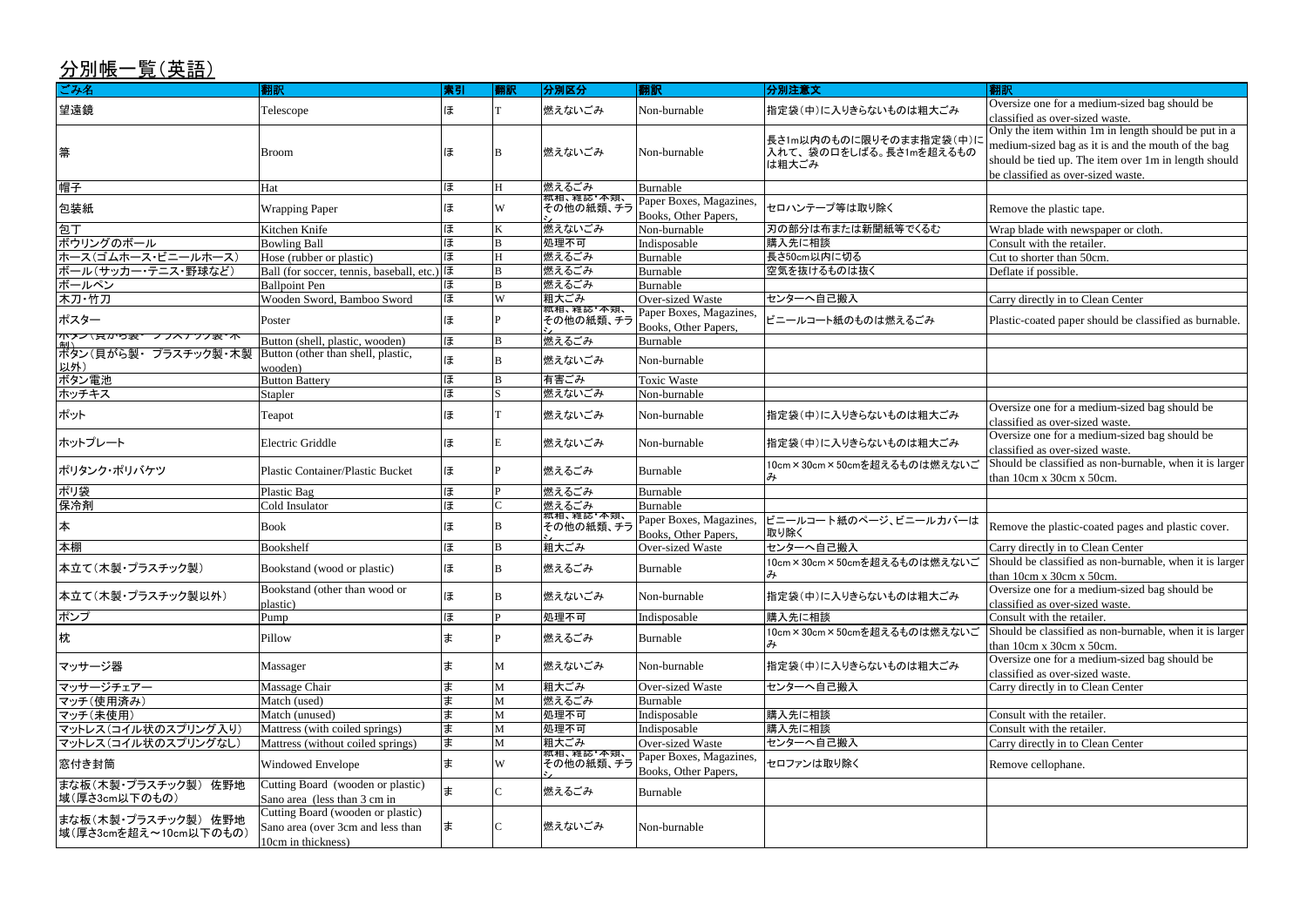Cut to shorter than 50cm, bundle it within 30cm in diameter and put in a designated bag. Cut to shorter than 50cm, bundle it within 30cm in

diameter and put in a designated bag.

Cut to shorter than 50cm, bundle it within 30cm in diameter and put in a designated bag.

Consult with "Wood Waste Disposal Business

Oversize one for a medium-sized bag should be classified as over-sized waste.

Plastic-coated paper should be classified as burnable.

Plastic-coated paper should be classified as burnable.

Remove electric cord and carry directly in to Clean

Carry directly in to Clean Center

Permission Suppliers". See Backcover.

Carry directly in to Clean Center

Remove plastic measuring spoons.

Permission Suppliers". See Backcover. Carry directly in to Clean Center

| ごみ名                                                           | 翻訳                                                                    | 索引                        | 翻訳     | 分別区分              | 翻訳                      | 分別注意文                              | 翻訳                                                     |
|---------------------------------------------------------------|-----------------------------------------------------------------------|---------------------------|--------|-------------------|-------------------------|------------------------------------|--------------------------------------------------------|
| まな板(木製・プラスチック製) 田沼・葛                                          | Cutting Board (wooden or plastic)                                     |                           |        |                   |                         |                                    |                                                        |
| 生地域(厚さ10cm以下のもの)                                              | Tanuma/Kuzu area (less than 10cm                                      | ま                         |        | 燃えるごみ             | Burnable                |                                    |                                                        |
|                                                               | in thickness)                                                         |                           |        |                   |                         |                                    |                                                        |
| 丸太(佐野地域 太さ3cm以下のもの)                                           | Log (less than 3cm in thickness in                                    | ま                         |        | 燃えるごみ             | Burnable                | 長さ50cm以内に切り、直径30cm以内に束ねて           | Cut to shorter than 50cm                               |
|                                                               | Sano area)                                                            |                           |        |                   |                         | 袋に入れる                              | diameter and put in a des                              |
| 丸太(佐野地域 太さ3cmを超え~10cm                                         | Log (over 3cm and less than 10cm in                                   |                           |        | 燃えないごみ            | Non-burnable            | 長さ50cm以内に切り、直径30cm以内に束ねて           | Cut to shorter than 50cm                               |
| 以下のもの)                                                        | thickness in Sano area)                                               |                           |        |                   |                         | 袋に入れる                              | diameter and put in a des                              |
| 丸太(田沼·葛生地域 太さ10cm以下の                                          | Log (less than 10cm in thickness in                                   | l≢                        |        | 燃えるごみ             | Burnable                | 長さ50cm以内に切り、直径30cm以内に束ねて           | Cut to shorter than 50cm                               |
| もの)                                                           | Tanuma/Kuzu area)                                                     |                           |        |                   |                         | 袋に入れる                              | diameter and put in a des                              |
| 丸太(太さ10cmを超えるもの)                                              | Log (over 10cm in thickness)                                          | ま                         |        | 処理不可              | Indisposable            | 木くず処分業許可業者に相談 裏表紙参照                | Consult with "Wood Wa                                  |
|                                                               |                                                                       |                           |        |                   |                         |                                    | Permission Suppliers". S                               |
| ミシン(家庭用)                                                      | Sewing Machine (home use)                                             | み                         |        | 粗大ごみ              | Over-sized Waste        | センターへ自己搬入                          | Carry directly in to Clear                             |
| ミシン(工業用ミシン、ロックミシン)                                            | Sewing Machine (industrial or                                         | $\overline{\mathcal{F}}$  |        | 処理不可              | Indisposable            | 購入先に相談                             | $\overline{\text{Const}}$ with the retailer.           |
| ミルクカン                                                         | Can for Milk                                                          | み                         |        | 空きカン              | <b>Empty Cans</b>       | プラスチック製のすり切りは取り除く                  | Remove plastic measurin                                |
| 虫メガネ(本体、レンズとも プラスチック                                          | Magnifying glass (both plastic body                                   | む                         | M      | 燃えるごみ             | Burnable                |                                    |                                                        |
|                                                               | and plastic lens)                                                     |                           |        |                   |                         |                                    |                                                        |
| 虫メガネ(本体、レンズが プラスチック                                           | Magnifying glass (neither plastic                                     | む                         | M      | 燃えないごみ            | Non-burnable            |                                    |                                                        |
| 製以外)                                                          | body nor plastic lens)                                                |                           |        |                   |                         |                                    |                                                        |
| 無線機                                                           | wireless                                                              | む                         | W      | 燃えないごみ            | Non-burnable            | 指定袋(中)に入りきらないものは粗大ごみ               | Oversize one for a mediu                               |
|                                                               |                                                                       |                           |        | <b>微相、</b> 稚誌"本親、 |                         |                                    | classified as over-sized v                             |
| 名刺                                                            | Name Card                                                             | め                         | N      | その他の紙類、チラ         | Paper Boxes, Magazines, | ビニールコート紙のものは燃えるごみ                  | Plastic-coated paper sho                               |
| プルホ(本)外、レンスとも ノフスナクブ                                          |                                                                       |                           |        |                   | Books, Other Papers,    |                                    |                                                        |
|                                                               | Glasses (both plastic body and plastic $\phi$ )                       |                           | G      | 燃えるごみ             | Burnable                |                                    |                                                        |
| メガネ(本体、レンズが プラスチック製                                           | Glasses (neither plastic body nor                                     | め                         | G      | 燃えないごみ            | Non-burnable            |                                    |                                                        |
| 以外)                                                           | plastic lens)                                                         |                           |        |                   |                         |                                    |                                                        |
| メモ帳、メモ用紙                                                      | Memo Pad, Scratch Paper                                               | め                         | M      | その他の紙類、チラ         | Paper Boxes, Magazines, | ビニールコート紙のものは燃えるごみ                  | Plastic-coated paper sho                               |
|                                                               |                                                                       |                           |        | 粗大ごみ              | Books, Other Papers,    |                                    |                                                        |
| 毛布(電気式含む)                                                     | Blanket (including electric type)                                     | $ \ddagger$<br>$\ddot{+}$ | B<br>M |                   | Over-sized Waste        | 電気コードは取り除き、センターへ自己搬入<br>センターへ自己搬入  | Remove electric cord and                               |
| モーター(事業で使用したものを除く)                                            | Motor (excluding those used in<br>Wood (less than 3cm in thickness in |                           |        | 粗大ごみ              | Over-sized Waste        |                                    | Carry directly in to Clear<br>Cut to shorter than 50cm |
| 木材(佐野地域 太さ3cm以下のもの)                                           |                                                                       | $\pm$                     | W      | 燃えるごみ             | Burnable                | 長さ50cm以内に切り、直径30cm以内に束ねて<br>袋に入れる  |                                                        |
| 木材(佐野地域 太さ3cmを超え~10cm                                         | Sano area)<br>Wood (over 3cm and less than 10cm                       |                           |        |                   |                         |                                    | diameter and put in a des<br>Cut to shorter than 50cm  |
| 以下のもの)                                                        | in thickness in Sano area)                                            |                           | W      | 燃えないごみ            | Non-burnable            | 長さ50cm以内に切り、直径30cm以内に束ねて<br>袋に入れる  |                                                        |
| 木材(田沼・葛生地域 太さ10cm以下の Wood (less than 10cm in thickness in   + |                                                                       |                           |        |                   |                         |                                    | diameter and put in a des<br>Cut to shorter than 50cm  |
| もの)                                                           | Tanuma/Kuzu area)                                                     |                           | W      | 燃えるごみ             | Burnable                | 長さ50cm以内に切り、直径30cm以内に束ねて<br> 袋に入れる | diameter and put in a des                              |
|                                                               |                                                                       |                           |        |                   |                         |                                    | Consult with "Wood Wa                                  |
| 木材(太さ10cmを超えるもの)                                              | Wood (over 10cm in thickness)                                         | lŧ.                       | W      | 処理不可              | Indisposable            | 木くず処分業許可業者に相談 裏表紙参照                | Permission Suppliers". S                               |
| もちつき器                                                         | <b>Rice Cake Making Machine</b>                                       | ŧ                         | R      | 粗大ごみ              | <b>Over-sized Waste</b> | センターへ自己搬入                          | Carry directly in to Clear                             |
|                                                               |                                                                       |                           |        |                   |                         |                                    | Only the item within 1m                                |
|                                                               |                                                                       |                           |        |                   |                         | 長さ1m以内のものに限りそのまま指定袋(中)に            | medium-sized bag as it is                              |
| モップ                                                           | Mop                                                                   | も                         | M      | 燃えないごみ            | Non-burnable            | 入れて、袋の口をしばる。長さ1mを超えるもの             | should be tied up. The ite                             |
|                                                               |                                                                       |                           |        |                   |                         | は粗大ごみ                              | be classified as over-size                             |
|                                                               |                                                                       |                           |        |                   |                         | センターへ自己搬入。 パソコン用はパソコンソサ            | Carry directly in to Clear                             |
| モニター(TVチューナーなし)                                               | Monitor (without TV tuner)                                            | ŧ                         | M      | 粗大ごみ              | Over-sized Waste        | イクル対象 P.16参照                       | Recycle. See p. 16.                                    |
| 物干し竿                                                          | <b>Laundry Pole</b>                                                   | ŧ                         |        | 粗大ごみ              | Over-sized Waste        | センターへ自己搬入                          | Carry directly in to Clear                             |
| やかん                                                           | Kettle                                                                | や                         | K      | 燃えないごみ            | Non-burnable            |                                    |                                                        |
| 薬品類                                                           | Medicine                                                              | ゃ                         | M      | 処理不可              | Indisposable            | 購入先に相談                             | Consult with the retailer.                             |
| ゆかた                                                           | Yukata                                                                | ゆ                         |        | 衣類                | Clothing                | 汚れているものは燃えるごみ                      | Dirty clothes should be o                              |
| 湯沸し器(ガス)                                                      | Water Heater (gas)                                                    | ゆ                         | W      | 粗大ごみ              | Over-sized Waste        | センターへ自己搬入                          | Carry directly in to Clear                             |
| 浴槽(FRP製及び同等品)                                                 | Bathtub (FRP or equivalent)                                           | ቱ                         | B      | 粗大ごみ              | Over-sized Waste        | センターへ自己搬入                          | Carry directly in to Clear                             |
| 浴槽(FRP製以外)                                                    | Bathtub (other than FRP)                                              | ょ                         | B      | 処理不可              | Indisposable            | 購入先に相談                             | Consult with the retailer.                             |
| よしず                                                           | Reed Screen                                                           |                           | R      | 粗大ごみ              | Over-sized Waste        | センターへ自己搬入                          | Carry directly in to Clear                             |
| ライター                                                          | Lighter                                                               | ら                         |        | 有害ごみ              | <b>Toxic Waste</b>      | 中身は全部使い切る                          | Use up all the contents.                               |
|                                                               |                                                                       |                           |        |                   |                         |                                    | Oversize one for a mediu                               |
| ラケット(金属製)                                                     | Racket (metal)                                                        | ظ                         | IR.    | 燃えないごみ            | Non-burnable            | 指定袋(中)に入りきらないものは粗大ごみ               | classified as over-sized v                             |

Oversize one for a medium-sized bag should be classified as over-sized waste.

Cut to shorter than 50cm, bundle it within 30cm in diameter and put in a designated bag. Cut to shorter than 50cm, bundle it within 30cm in

diameter and put in a designated bag.

Cut to shorter than 50cm, bundle it within 30cm in diameter and put in a designated bag.

Consult with "Wood Waste Disposal Business

Only the item within 1m in length should be put in a medium-sized bag as it is and the mouth of the bag should be tied up. The item over 1m in length should

be classified as over-sized waste.

Carry directly in to Clean Center. Item for PC Recycle. See p. 16.

Carry directly in to Clean Center

Dirty clothes should be classified as burnable.

Carry directly in to Clean Center

Carry directly in to Clean Center

Consult with the retailer.

Carry directly in to Clean Center